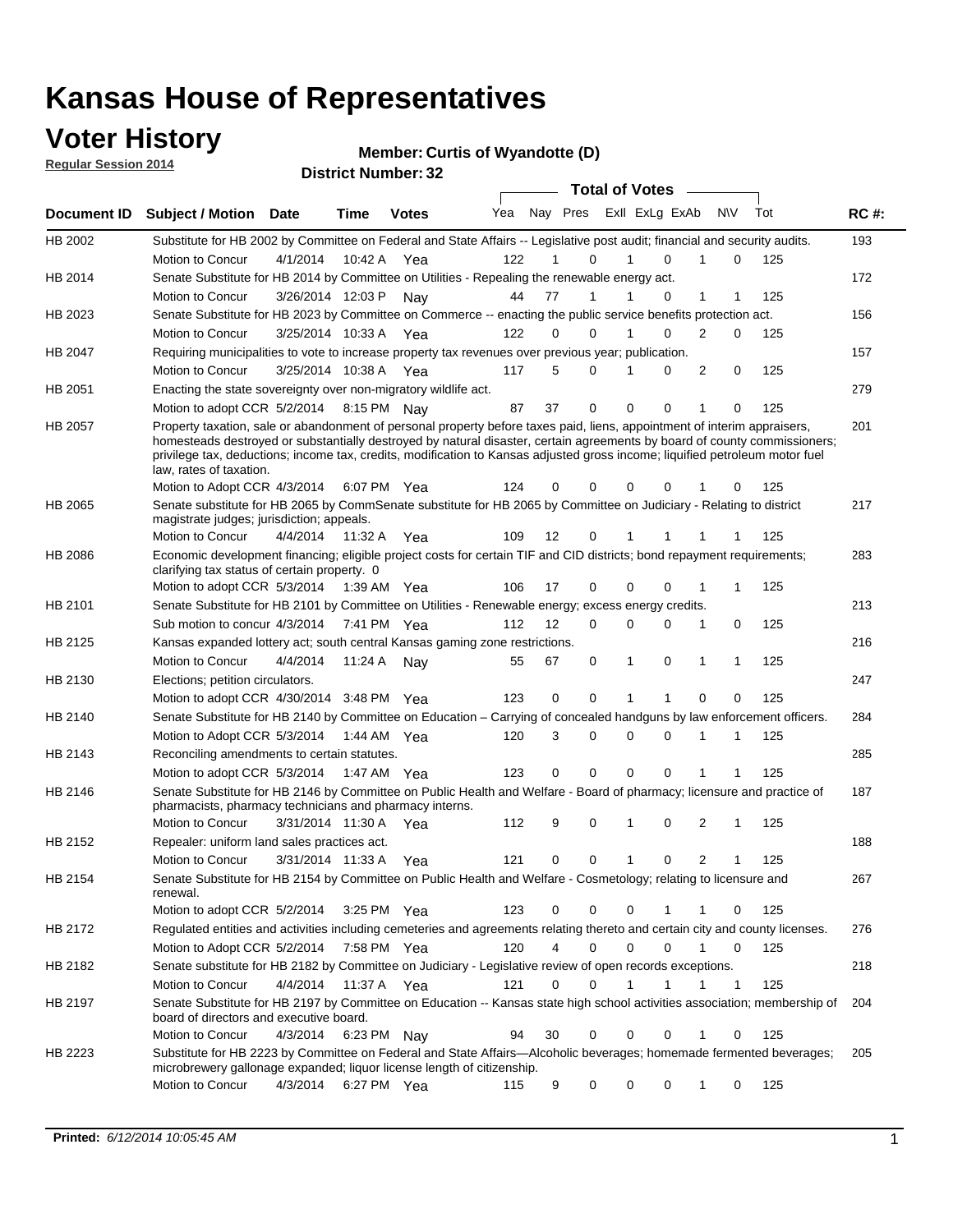### **Voter History Regular Session 2014**

| <b>Member: Curtis of Wyandotte (D)</b> |  |  |
|----------------------------------------|--|--|
|----------------------------------------|--|--|

| ilicinuci. Vultia 1        |  |
|----------------------------|--|
| <b>District Number: 32</b> |  |

|             |                                                                                                                                                                                                                                                                                                                                                                                                                                                                                                                                                                                                                                                                                                                                                                                    |                       |         |              |     |          |   | <b>Total of Votes</b> |   |                |              |     |             |
|-------------|------------------------------------------------------------------------------------------------------------------------------------------------------------------------------------------------------------------------------------------------------------------------------------------------------------------------------------------------------------------------------------------------------------------------------------------------------------------------------------------------------------------------------------------------------------------------------------------------------------------------------------------------------------------------------------------------------------------------------------------------------------------------------------|-----------------------|---------|--------------|-----|----------|---|-----------------------|---|----------------|--------------|-----|-------------|
| Document ID | <b>Subject / Motion Date</b>                                                                                                                                                                                                                                                                                                                                                                                                                                                                                                                                                                                                                                                                                                                                                       |                       | Time    | <b>Votes</b> | Yea | Nay Pres |   | Exll ExLg ExAb        |   |                | <b>NIV</b>   | Tot | <b>RC#:</b> |
| HB 2231     | Senate Substitute for Substitute for HB 2231 by Committee on Ways and Means - Appropriations for FY 2014, FY 2015, FY<br>2016, FY 2017 and FY 2018 for various state agencies; capital improvement projects; claims against the state.<br>Motion to adopt CCR 5/2/2014                                                                                                                                                                                                                                                                                                                                                                                                                                                                                                             |                       |         | 9:48 PM Nay  | 70  | 54       | 0 | $\Omega$              | 0 | 1              | 0            | 125 | 282         |
| HB 2246     | Substitute for HB 2246 by Committee on Commerce, Labor and Economic Development - Peer review for certain licensed<br>technical professions.                                                                                                                                                                                                                                                                                                                                                                                                                                                                                                                                                                                                                                       |                       |         |              |     |          |   |                       |   |                |              |     | 260         |
|             | Motion to Concur                                                                                                                                                                                                                                                                                                                                                                                                                                                                                                                                                                                                                                                                                                                                                                   | 5/2/2014              | 11:40 A | Yea          | 124 | 0        | 0 | 0                     |   | 0              | 0            | 125 |             |
| HB 2272     | Kansas expanded lottery act; southeast Kansas gaming zone; privilege fee and investment threshold amount reduced.                                                                                                                                                                                                                                                                                                                                                                                                                                                                                                                                                                                                                                                                  |                       |         |              |     |          |   |                       |   |                |              |     | 200         |
|             | Motion to Concur                                                                                                                                                                                                                                                                                                                                                                                                                                                                                                                                                                                                                                                                                                                                                                   | 4/2/2014              |         | 4:18 PM Yea  | 84  | 36       | 0 | 0                     | 0 |                | 4            | 125 |             |
| HB 2296     | Campaign finance; permitted uses of campaign funds; increased exemption amount for certain candidates; contributor<br>information; lobbyist filings.                                                                                                                                                                                                                                                                                                                                                                                                                                                                                                                                                                                                                               |                       |         |              |     |          |   |                       |   |                |              |     | 248         |
|             | Motion to adopt CCR 4/30/2014 3:53 PM Yea                                                                                                                                                                                                                                                                                                                                                                                                                                                                                                                                                                                                                                                                                                                                          |                       |         |              | 119 | 4        | 0 | 1                     |   | 0              | 0            | 125 |             |
| HB 2296     | Campaign finance; permitted uses of campaign funds; increased exemption amount for certain candidates; contributor<br>information; lobbyist filings.                                                                                                                                                                                                                                                                                                                                                                                                                                                                                                                                                                                                                               |                       |         |              |     |          |   |                       |   |                |              |     | 287         |
|             | Motion to Override<br>Veto                                                                                                                                                                                                                                                                                                                                                                                                                                                                                                                                                                                                                                                                                                                                                         | 5/30/2014 10:24 A Yea |         |              | 96  | 5        | 0 | $\Omega$              | 0 | 0              | 24           | 125 |             |
| HB 2298     | Senate Sub for HB 2298 by Committee on Judiciary - Uniform controlled substances act. Senate Sub for HB 2298 by<br>Committee on Judiciary - Uniform controlled substances act.                                                                                                                                                                                                                                                                                                                                                                                                                                                                                                                                                                                                     |                       |         |              |     |          |   |                       |   |                |              |     | 209         |
|             | Motion to Concur                                                                                                                                                                                                                                                                                                                                                                                                                                                                                                                                                                                                                                                                                                                                                                   | 4/3/2014              |         | 6:40 PM Yea  | 123 | 1        | 0 | $\mathbf 0$           | 0 | 1              | 0            | 125 |             |
| HB 2312     | Local governments; investment of idle funds; changes.                                                                                                                                                                                                                                                                                                                                                                                                                                                                                                                                                                                                                                                                                                                              |                       |         |              |     |          |   |                       |   |                |              |     | 253         |
| HB 2338     | Motion to Concur<br>Substitute for HB 2338 by Committee on Ways and Means - Judicial branch; supplemental appropriation for fiscal year 2015,                                                                                                                                                                                                                                                                                                                                                                                                                                                                                                                                                                                                                                      | 5/1/2014              |         | 4:31 PM Yea  | 123 | 2        | 0 | $\mathbf 0$           | 0 | $\mathbf 0$    | 0            | 125 | 229         |
|             | judiciary operations; increasing various docket fees and creating new docket fees; annually, allowing the allocation of a budget<br>for each judicial district court operations, chief judge would have the authority to expend funds as necessary to carry out the<br>functions of such district if such chief judge elected to do so, including establishing what court personnel are necessary and<br>their compensation; district court judges in judicial district elect chief judge and court of appeals judges elect chief judge of the<br>court of appeals; district judge and district magistrate judge vacancies; statutory authority for longevity bonus for judicial<br>branch employees repealed; nonseverability clause.<br>Motion to Adopt CCR 4/4/2014 7:17 PM Nay |                       |         |              | 66  | 57       | 0 | $\mathbf 0$           | 0 | 2              | 0            | 125 |             |
| HB 2378     | Senate Substitute for HB 2378 by Committee on Assessment and Taxation - Providing sales tax exemption for sales of certain 189<br>machinery and equipment used for surface mining activities.                                                                                                                                                                                                                                                                                                                                                                                                                                                                                                                                                                                      |                       |         |              |     |          |   |                       |   |                |              |     |             |
|             | Motion to Concur                                                                                                                                                                                                                                                                                                                                                                                                                                                                                                                                                                                                                                                                                                                                                                   | 3/31/2014 11:35 A Yea |         |              | 117 | 4        | 0 | 1                     | 0 | 2              |              | 125 |             |
| HB 2389     | Senate Substitute for HB 2389 by Committee on Judiciary - Crimes and criminal procedure; mistreatment of a dependent adult 277<br>or an elder person; RICO; warrants; discharge of certain persons; appeals.                                                                                                                                                                                                                                                                                                                                                                                                                                                                                                                                                                       |                       |         |              |     |          |   |                       |   |                |              |     |             |
|             | Motion to Adopt CCR 5/2/2014                                                                                                                                                                                                                                                                                                                                                                                                                                                                                                                                                                                                                                                                                                                                                       |                       |         | 8:05 PM Yea  | 123 | 1        | 0 | $\mathbf 0$           | 0 | 1              | $\mathbf 0$  | 125 |             |
| HB 2402     | National day of the cowboy.                                                                                                                                                                                                                                                                                                                                                                                                                                                                                                                                                                                                                                                                                                                                                        |                       |         |              |     |          |   |                       |   |                |              |     | 163         |
|             | <b>Final Action</b>                                                                                                                                                                                                                                                                                                                                                                                                                                                                                                                                                                                                                                                                                                                                                                | 3/26/2014 10:55 A     |         | Yea          | 116 | 7        | 0 | 1                     | 0 | 1              | 0            | 125 |             |
| HB 2418     | Kansas department for aging and disability services; adult care homes                                                                                                                                                                                                                                                                                                                                                                                                                                                                                                                                                                                                                                                                                                              |                       |         |              |     |          |   |                       |   |                |              |     | 221         |
|             | Motion to Concur                                                                                                                                                                                                                                                                                                                                                                                                                                                                                                                                                                                                                                                                                                                                                                   | 4/4/2014              | 11:49 A | Yea          | 122 | 0        | 0 | 1                     | 1 | 1              | $\mathbf 0$  | 125 |             |
| HB 2419     | City annexation; fire district territory; detachment.                                                                                                                                                                                                                                                                                                                                                                                                                                                                                                                                                                                                                                                                                                                              |                       |         |              |     |          |   |                       |   |                |              |     | 120         |
|             | <b>Final Action</b>                                                                                                                                                                                                                                                                                                                                                                                                                                                                                                                                                                                                                                                                                                                                                                | 3/17/2014 11:19 A Yea |         |              | 122 | 0        | 0 | 0                     | 0 | 2              | 1            | 125 |             |
| HB 2419     | City annexation; fire district territory; detachment.                                                                                                                                                                                                                                                                                                                                                                                                                                                                                                                                                                                                                                                                                                                              |                       |         |              |     |          |   |                       |   |                |              |     | 196         |
|             | Motion to Concur                                                                                                                                                                                                                                                                                                                                                                                                                                                                                                                                                                                                                                                                                                                                                                   | 4/2/2014              |         | 10:32 A Yea  | 122 | 0        | 0 | $\pmb{0}$             | 0 | $\overline{c}$ | $\mathbf{1}$ | 125 |             |
| HB 2420     | School crossing guards.                                                                                                                                                                                                                                                                                                                                                                                                                                                                                                                                                                                                                                                                                                                                                            |                       |         |              |     |          |   |                       |   |                |              |     | 197         |
|             | Motion to Concur                                                                                                                                                                                                                                                                                                                                                                                                                                                                                                                                                                                                                                                                                                                                                                   | 4/2/2014              |         | 10:34 A Yea  | 123 | 0        | 0 | 0                     | 0 | 2              | 0            | 125 |             |
| HB 2424     | Substitute for HB 2424 by Committee on Transportation - Designating the Robert G. (Bob) Bethell interchange; the SGT David 190<br>Enzbrenner memorial highway; t the Pack S Clair highway; the ancient Indian traders trail; the Harper county veterans<br>memorial highway; the Bonnie Huy memorial highway; the Bonnie Sharp memorial interchange.                                                                                                                                                                                                                                                                                                                                                                                                                               |                       |         |              |     |          |   |                       |   |                |              |     |             |
|             | Motion to Concur                                                                                                                                                                                                                                                                                                                                                                                                                                                                                                                                                                                                                                                                                                                                                                   | 3/31/2014 11:37 A Yea |         |              | 117 | 3        | 0 |                       | 0 | 2              | 2            | 125 |             |
| HB 2430     | Substitute for HB 2430 by Committee on Commerce, Labor and Economic Development - Promoting employment across<br>Kansas act; benefits.                                                                                                                                                                                                                                                                                                                                                                                                                                                                                                                                                                                                                                             |                       |         |              |     |          |   |                       |   |                |              |     | 278         |
|             | Motion to adopt CCR 5/2/2014                                                                                                                                                                                                                                                                                                                                                                                                                                                                                                                                                                                                                                                                                                                                                       |                       |         | 8:09 PM Yea  | 114 | 10       | 0 | 0                     | 0 | 1              | 0            | 125 |             |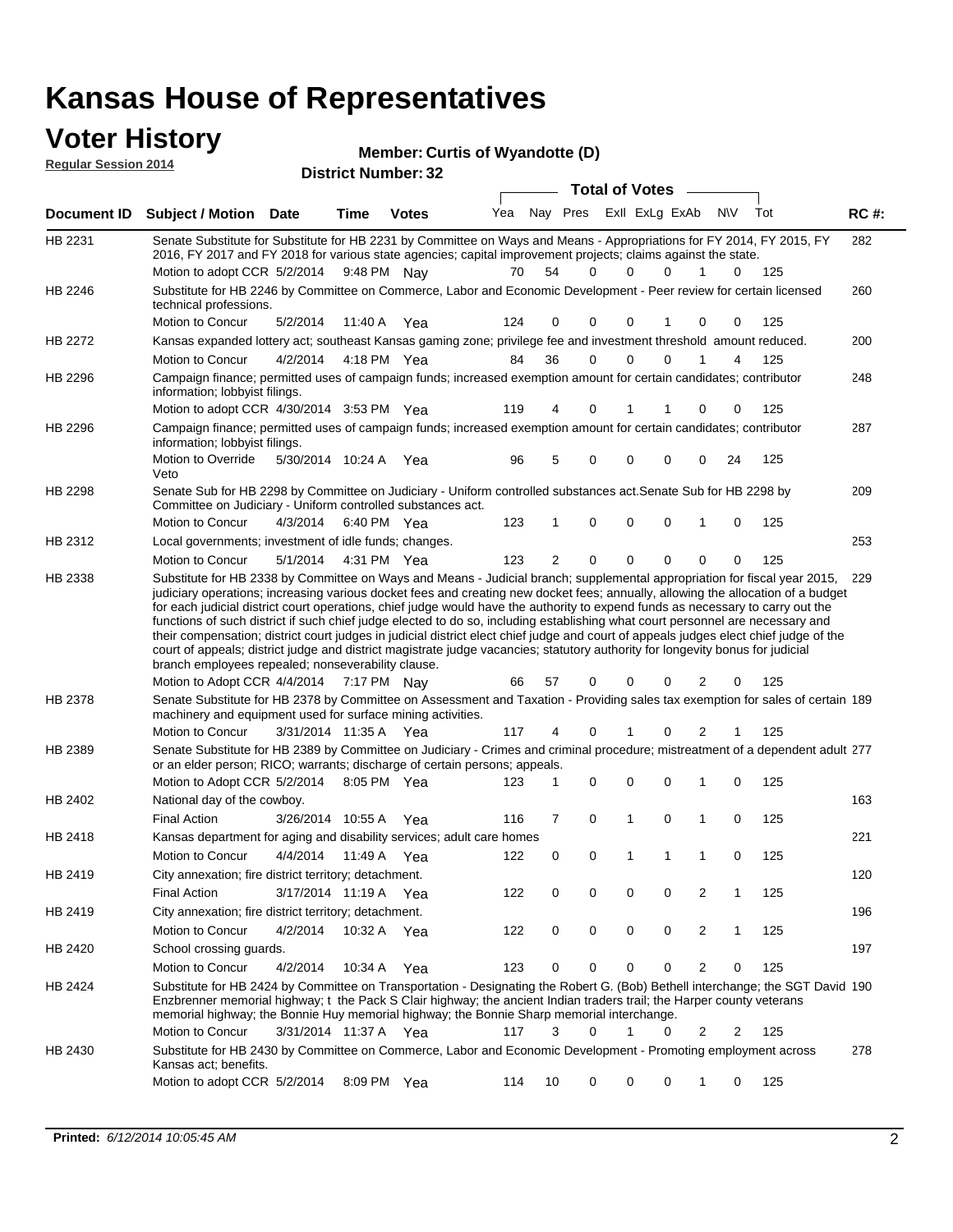## **Voter History**

**Regular Session 2014**

**Member: Curtis of Wyandotte (D)** 

|                    | <b>Total of Votes</b>                                                                                                                                                                                                                                                                                                                                                        |                       |         |              |     |                |          |                |             |                |     |     |             |
|--------------------|------------------------------------------------------------------------------------------------------------------------------------------------------------------------------------------------------------------------------------------------------------------------------------------------------------------------------------------------------------------------------|-----------------------|---------|--------------|-----|----------------|----------|----------------|-------------|----------------|-----|-----|-------------|
| <b>Document ID</b> | Subject / Motion Date                                                                                                                                                                                                                                                                                                                                                        |                       | Time    | <b>Votes</b> | Yea | Nay Pres       |          | Exll ExLg ExAb |             |                | N\V | Tot | <b>RC#:</b> |
| HB 2433            | Relating to the Kansas uniform securities act.                                                                                                                                                                                                                                                                                                                               |                       |         |              |     |                |          |                |             |                |     |     | 243         |
|                    | Motion to adopt CCR 4/30/2014 3:27 PM Yea                                                                                                                                                                                                                                                                                                                                    |                       |         |              | 123 | 0              | 0        | 1              | 1           | 0              | 0   | 125 |             |
| HB 2436            | Substitute for HB 2436 by Committee on Vision 2020 - Boards of cosmetology and barbering; agreements on inspectors of<br>dual-licensed facilities.                                                                                                                                                                                                                           |                       |         |              |     |                |          |                |             |                |     |     | 206         |
|                    | Motion to Concur                                                                                                                                                                                                                                                                                                                                                             | 4/3/2014              |         | 6:30 PM Yea  | 117 | 7              | 0        | $\mathbf 0$    | $\mathbf 0$ | 1              | 0   | 125 |             |
| HB 2444            | Spendthrift trusts.                                                                                                                                                                                                                                                                                                                                                          |                       |         |              |     |                |          |                |             |                |     |     | 198         |
|                    | Motion to Concur                                                                                                                                                                                                                                                                                                                                                             | 4/2/2014              | 10:37 A | Yea          | 123 | 0              | 0        | $\mathbf 0$    | $\mathbf 0$ | $\overline{2}$ | 0   | 125 |             |
| HB 2446            | Senate Substitute for HB 2446 by Committee on Judiciary - Courts; allocating moneys from driver's license fees to judicial<br>branch nonjudicial salary adjustment fund; allowing chief justice to authorize expenditures from court trustee operations fund in<br>certain judicial districts; time limits for court decisions.<br>Motion to adopt CCR 4/30/2014 3:01 PM Yea |                       |         |              | 121 | 2              | 0        | 1              | $\mathbf 1$ | $\mathbf 0$    | 0   | 125 | 239         |
| HB 2447            | Real property; trespass and liability.                                                                                                                                                                                                                                                                                                                                       |                       |         |              |     |                |          |                |             |                |     |     | 202         |
|                    | Motion to Adopt CCR 4/3/2014 6:10 PM Yea                                                                                                                                                                                                                                                                                                                                     |                       |         |              | 122 | 2              | 0        | 0              | $\mathbf 0$ |                | 0   | 125 |             |
| HB 2448            | Senate Substitute for HB 2448 by Committee on Judiciary - Updating provisions relating to the Kansas bureau of                                                                                                                                                                                                                                                               |                       |         |              |     |                |          |                |             |                |     |     | 240         |
|                    | investigation's DNA database; amending the crime of interference with                                                                                                                                                                                                                                                                                                        |                       |         |              |     |                |          |                |             |                |     |     |             |
|                    | Motion to adopt CCR 4/30/2014 3:10 PM Yea                                                                                                                                                                                                                                                                                                                                    |                       |         |              | 116 | $\overline{7}$ | 0        | 1              |             | 0              | 0   | 125 |             |
| HB 2451            | Substitute for HB 2451 by Committee on Transportation - Increasing registration fees for electric vehicles.                                                                                                                                                                                                                                                                  |                       |         |              |     |                |          |                |             |                |     |     | 207         |
|                    | Motion to Concur                                                                                                                                                                                                                                                                                                                                                             | 4/3/2014              |         | 6:34 PM Nay  | 94  | 30             | $\Omega$ | $\mathbf 0$    | $\Omega$    | 1              | 0   | 125 |             |
| HB 2452            | Substitute for HB 2452 by Committee on Transportation - Distinctive license plates; donate life, disabled veterans, rotary<br>international, Kansas horse council, motorcycles.                                                                                                                                                                                              |                       |         |              |     |                |          |                |             |                |     |     | 208         |
|                    | Motion to Concur                                                                                                                                                                                                                                                                                                                                                             | 4/3/2014              |         | 6:37 PM Yea  | 123 |                | 0        | $\mathbf 0$    | $\mathbf 0$ | 1              | 0   | 125 |             |
| HB 2455            | Property tax exemption for certain utility systems located on military installation.                                                                                                                                                                                                                                                                                         |                       |         |              |     |                |          |                |             |                |     |     | 108         |
|                    | <b>Emergency Final</b><br><b>Action Amend</b>                                                                                                                                                                                                                                                                                                                                | 3/6/2014              |         | 11:23 A Yea  | 119 | 1              | 0        | 2              | $\mathbf 1$ | $\overline{2}$ | 0   | 125 |             |
| HB 2463            | Creating civil liability for acts of terrorism; forfeiture of property related to violations of certain criminal acts.                                                                                                                                                                                                                                                       |                       |         |              |     |                |          |                |             |                |     |     | 194         |
|                    | Motion to Concur                                                                                                                                                                                                                                                                                                                                                             | 4/1/2014              | 10:46 A | Yea          | 123 | $\Omega$       | 0        | 1              | $\mathbf 0$ | 1              | 0   | 125 |             |
| <b>HB 2475</b>     | Personal financial literacy program as a requirement for high school graduation.                                                                                                                                                                                                                                                                                             |                       |         |              |     |                |          |                |             |                |     |     | 126         |
|                    | <b>Final Action</b><br>Amended                                                                                                                                                                                                                                                                                                                                               | 3/19/2014 11:22 A     |         | Yea          | 110 | 12             | 0        | 0              | 1           | 2              | 0   | 125 |             |
| HB 2479            | Removing 2015 sunset provision from law requiring ignition interlock device after first test failure or alcohol or drug-related<br>conviction.                                                                                                                                                                                                                               |                       |         |              |     |                |          |                |             |                |     |     | 115         |
|                    | <b>Final Action</b><br>Amended                                                                                                                                                                                                                                                                                                                                               | 3/14/2014 11:14 A Yea |         |              | 117 | 0              | 0        | 2              | 1           | 4              | 1   | 125 |             |
| HB 2479            | Removing 2015 sunset provision from law requiring ignition interlock device after first test failure or alcohol or drug-related<br>conviction.                                                                                                                                                                                                                               |                       |         |              |     |                |          |                |             |                |     |     | 210         |
|                    | Motion to Concur                                                                                                                                                                                                                                                                                                                                                             | 4/3/2014              |         | 6:47 PM Yea  | 122 | 2              | 0        | 0              | 0           | 1              | 0   | 125 |             |
| <b>HB 2480</b>     | Repealing the review of TeleKansas I.                                                                                                                                                                                                                                                                                                                                        |                       |         |              |     |                |          |                |             |                |     |     | 250         |
|                    | Motion to Concur                                                                                                                                                                                                                                                                                                                                                             | 5/1/2014              |         | 1:54 PM Yea  | 123 | 1              | 0        | 0              | 0           | 0              | 1   | 125 |             |
| HB 2482            | Senate Substitute for HB 2482 by Committee on Utilities - Creating the energy efficiency investment act.                                                                                                                                                                                                                                                                     |                       |         |              |     |                |          |                |             |                |     |     | 211         |
|                    | Motion to Concur                                                                                                                                                                                                                                                                                                                                                             | 4/3/2014 7:02 PM Yea  |         |              | 99  | 25             | 0        | 0              | $\Omega$    |                | 0   | 125 |             |
| HB 2487            | Relating to the powers and duties of the state corporation commission; construction of electric transmission lines and<br>certificates of public convenience and necessity.                                                                                                                                                                                                  |                       |         |              |     |                |          |                |             |                |     |     | 254         |
|                    | Sub motion to concur 5/1/2014                                                                                                                                                                                                                                                                                                                                                |                       |         | 4:36 PM Yea  | 117 | 8              | 0        | 0              | $\mathbf 0$ | 0              | 0   | 125 |             |
| HB 2488            | Kansas electric transmission authority and the purpose and composition of the authority.                                                                                                                                                                                                                                                                                     |                       |         |              |     |                |          |                |             |                |     |     | 158         |
|                    | Motion to Concur                                                                                                                                                                                                                                                                                                                                                             | 3/25/2014 10:43 A Yea |         |              | 107 | 15             | 0        | 1              | 0           | $\overline{2}$ | 0   | 125 |             |
| HB 2490            | Capital murder; attempt; murder in the first degree; sentencing.                                                                                                                                                                                                                                                                                                             |                       |         |              |     |                |          |                |             |                |     |     | 241         |
|                    | Motion to adopt CCR 4/30/2014 3:16 PM Yea                                                                                                                                                                                                                                                                                                                                    |                       |         |              | 123 | 0              | 0        | 1              | 1           | 0              | 0   | 125 |             |
| HB 2491            | Kansas tort claims act; attorney may appear in small claims action.                                                                                                                                                                                                                                                                                                          |                       |         |              |     |                |          |                |             |                |     |     | 199         |
|                    | Motion to Concur                                                                                                                                                                                                                                                                                                                                                             | 4/2/2014              |         | 10:40 A Yea  | 121 | 2              | 0        | 0              | 0           | $\overline{2}$ | 0   | 125 |             |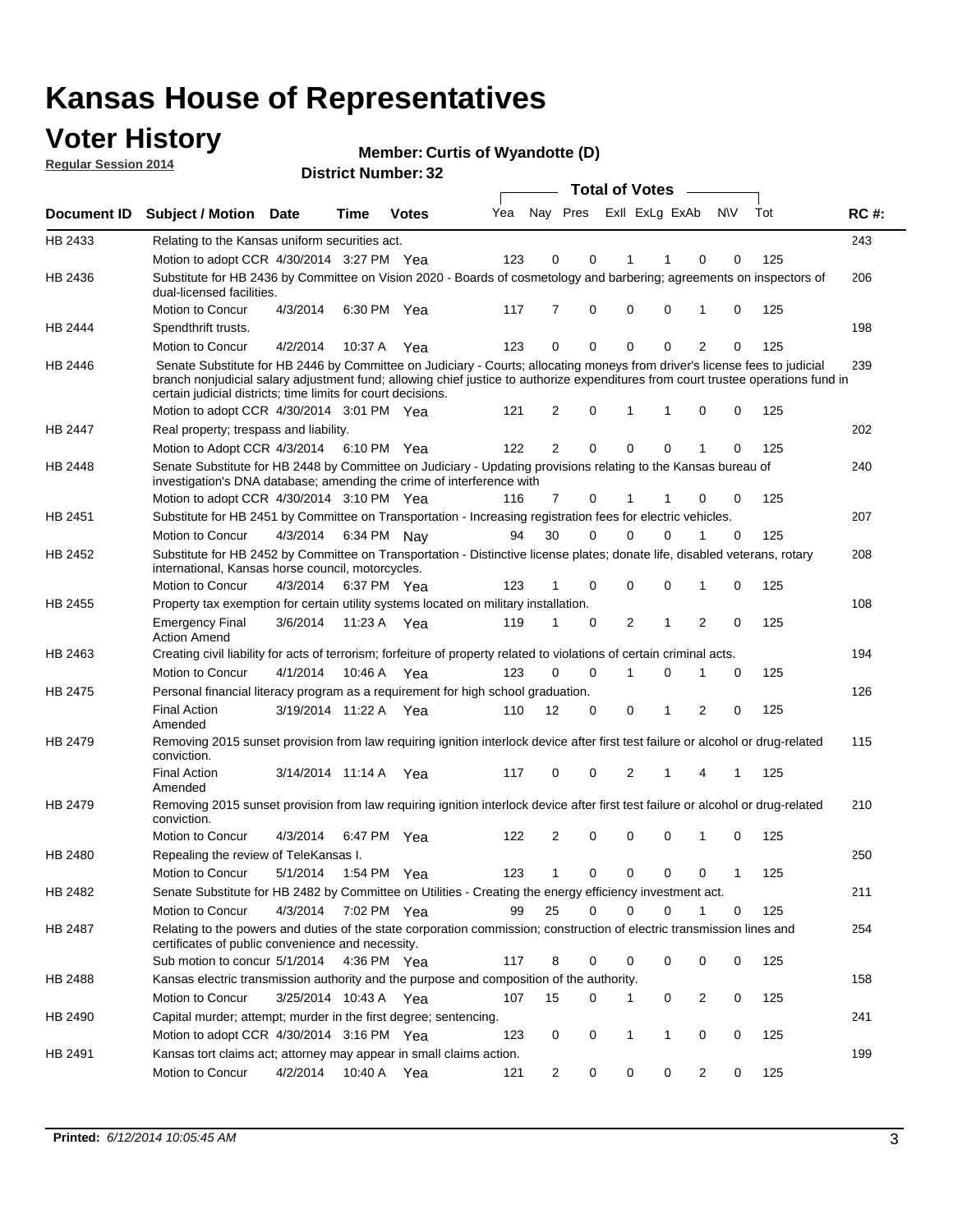### **Voter History**

| TULUI THULUI Y              | <b>Member: Curtis of Wyandotte (D)</b> |
|-----------------------------|----------------------------------------|
| <b>Regular Session 2014</b> | <b>District Number: 32</b>             |
|                             | <b>Total of Votes</b>                  |

|                |                                                                                                                                                                                                                                                                                                                                                           |                       |             |              |                                     |          |                         | <b>TOLAT OF VOLUS</b> |              |              |          |     |             |
|----------------|-----------------------------------------------------------------------------------------------------------------------------------------------------------------------------------------------------------------------------------------------------------------------------------------------------------------------------------------------------------|-----------------------|-------------|--------------|-------------------------------------|----------|-------------------------|-----------------------|--------------|--------------|----------|-----|-------------|
|                | Document ID Subject / Motion Date                                                                                                                                                                                                                                                                                                                         |                       | Time        | <b>Votes</b> | Yea                                 |          | Nay Pres ExII ExLg ExAb |                       |              |              | N\V      | Tot | <b>RC#:</b> |
| HB 2503        | Substitute for HB 2503 by Committee on Federal and State Affairs -- Carrying of concealed handguns by law enforcement<br>officers.                                                                                                                                                                                                                        |                       |             |              |                                     |          |                         |                       |              |              |          |     | 230         |
|                | Final Action Sub Bill 4/5/2014                                                                                                                                                                                                                                                                                                                            |                       | 10:22 A     | Yea          | 119                                 |          | 0                       | $\Omega$              | $\Omega$     | 4            |          | 125 |             |
| HB 2506        | Senate Substitute for HB 2506 by Committee on Ways and Means - Education; appropriations for FY 2014 and FY 2015 for<br>various state agencies; amendments concerning postsecondary education; amendments to provisions relating to school<br>finance.                                                                                                    |                       |             |              |                                     |          |                         |                       |              |              |          |     | 238         |
|                | Motion to Adopt CCR 4/6/2014                                                                                                                                                                                                                                                                                                                              |                       | 9:45 PM Nay |              | 63                                  | 57       | 0                       | 0                     | $\Omega$     | 4            | 1        | 125 |             |
| HB 2515        | Updating statutory references and making corresponding changes due to Executive Reorganization Order No. 41.                                                                                                                                                                                                                                              |                       |             |              |                                     |          |                         |                       |              |              |          |     | 269         |
|                | Motion to Adopt CCR 5/2/2014                                                                                                                                                                                                                                                                                                                              |                       |             | 3:31 PM Yea  | 118                                 | 4        | 0                       | 0                     | 1            | 1            | 1        | 125 |             |
| HB 2516        | Amendments relating to health care provider liability insurance and to companies organized to provide such insurance.                                                                                                                                                                                                                                     |                       |             |              |                                     |          |                         |                       |              |              |          |     | 191         |
|                | Motion to Concur                                                                                                                                                                                                                                                                                                                                          | 3/31/2014 11:40 A Yea |             |              | 121                                 | 0        | 0                       | 1                     | 0            | 2            | 1        | 125 |             |
| HB 2525        | Kansas money transmitter act concerning change of controlling interest and notification.                                                                                                                                                                                                                                                                  |                       |             |              |                                     |          |                         |                       |              |              |          |     | 252         |
|                | Motion to Concur                                                                                                                                                                                                                                                                                                                                          | 5/1/2014              |             | 1:59 PM Yea  | 112                                 | 13       | 0                       | $\mathbf 0$           | 0            | 0            | 0        | 125 |             |
| HB 2537        | Insurance; eliminating font and type requirements for certain non-English insurance documents; confidentiality of certain                                                                                                                                                                                                                                 |                       |             |              |                                     |          |                         |                       |              |              |          |     | 249         |
|                | documents; continuation of health insurance for spouse and children of certain emergency personnel and employees of the<br>department of corrections; purchase of certain insurance by the state fair board.                                                                                                                                              |                       |             |              |                                     |          |                         |                       |              |              |          |     |             |
|                | Motion to adopt CCR 4/30/2014 3:58 PM Yea                                                                                                                                                                                                                                                                                                                 |                       |             |              | 122                                 | 0        | 0                       | 1                     | 1            | 0            | 1        | 125 |             |
| HB 2541        | Substitute for HB2541 by Committee on Local Government—plastic bottles and containers; labeling; solid waste landfill<br>restrictions.                                                                                                                                                                                                                    |                       |             |              |                                     |          |                         |                       |              |              |          |     | 121         |
|                | Final Action Sub Bill 3/17/2014 11:21 A Yea                                                                                                                                                                                                                                                                                                               |                       |             |              | 102                                 | 21       | 0                       | $\mathbf 0$           | 0            | 2            | 0        | 125 |             |
| HB 2542        | Property tax exemption for amateur-built aircraft.                                                                                                                                                                                                                                                                                                        |                       |             |              |                                     |          |                         |                       |              |              |          |     | 112         |
|                | <b>Final Action</b><br>Amended                                                                                                                                                                                                                                                                                                                            | 3/13/2014 11:22 A Yea |             |              | 116                                 | 4        | 0                       | 1                     | -1           | 2            |          | 125 |             |
| HB 2551        | Repealing the regulation of PCB disposal facilities; making changes to the atmospheric mercury deposition monitoring network 271<br>and the disposal of plastic bottles, containers and solid waste.                                                                                                                                                      |                       |             |              |                                     |          |                         |                       |              |              |          |     |             |
|                | Motion to Adopt CCR 5/2/2014                                                                                                                                                                                                                                                                                                                              |                       | 3:45 PM Yea |              | 105                                 | 17       | 0                       | $\mathbf 0$           | 1            | 1            |          | 125 |             |
| HB 2552        | Kansas medical assistance program; managed care organizations; consent for expansion of certain medicaid services.                                                                                                                                                                                                                                        |                       |             |              |                                     |          |                         |                       |              |              |          |     | 225         |
|                | Motion to Concur                                                                                                                                                                                                                                                                                                                                          | 4/4/2014              |             | 6:13 PM Nav  | 68                                  | 54       | 0                       | $\mathbf 0$           | $\mathbf{1}$ | 2            | 0        | 125 |             |
| HB 2553        | Health care compact.                                                                                                                                                                                                                                                                                                                                      |                       |             |              |                                     |          |                         |                       |              |              |          |     | 141         |
|                | <b>Final Action</b>                                                                                                                                                                                                                                                                                                                                       | 3/24/2014 10:15 A     |             | Nav          | 74                                  | 48       | 0                       | 0                     | 0            | 3            | 0        | 125 |             |
| HB 2568        | Domestic relations; Kansas family law code; child support guidelines.                                                                                                                                                                                                                                                                                     |                       |             |              |                                     |          |                         |                       |              |              |          |     | 268         |
|                | Motion to adopt CCR 5/2/2014                                                                                                                                                                                                                                                                                                                              |                       |             | 3:28 PM Yea  | 123                                 | 0        | 0                       | $\mathbf 0$           | $\mathbf{1}$ | 1            | 0        | 125 |             |
| HB 2576        | Employment security law; creation of "new employer rate."                                                                                                                                                                                                                                                                                                 |                       |             |              |                                     |          |                         |                       |              |              |          |     | 159         |
|                | Motion to Concur                                                                                                                                                                                                                                                                                                                                          | 3/25/2014 10:47 A     |             | Yea          | 122                                 | 0        | 0                       | 1                     | 0            | 2            | 0        | 125 |             |
| <b>HB 2577</b> | Allowing parents to remain anonymous when surrendering an infant under the newborn protection act.                                                                                                                                                                                                                                                        |                       |             |              |                                     |          |                         |                       |              |              |          |     | 220         |
|                | Motion to Concur                                                                                                                                                                                                                                                                                                                                          | 4/4/2014              | 11:45 A     | Yea          | 121                                 | 0        | $\Omega$                | 1                     | 1            | $\mathbf{1}$ | 1        | 125 |             |
| HB 2578        | Certification by chief law enforcement officer for transfer of a firearm when required by federal law.                                                                                                                                                                                                                                                    |                       |             |              |                                     |          |                         |                       |              |              |          |     | 122         |
|                | Final Action<br>Amended                                                                                                                                                                                                                                                                                                                                   |                       |             |              | 3/17/2014 11:22 A Yea 123 0 0 0 0 2 |          |                         |                       |              |              | $\Omega$ | 125 |             |
| HB 2578        | Regulating the possession of weapons.                                                                                                                                                                                                                                                                                                                     |                       |             |              |                                     |          |                         |                       |              |              |          |     | 235         |
|                | Motion to Adopt CCR 4/5/2014                                                                                                                                                                                                                                                                                                                              |                       | 4:40 PM Nay |              | 102                                 | 19       | 0                       | 0                     | 0            | 4            | 0        | 125 |             |
| HB 2580        | Kansas Real Estate Appraisal Board; licensee fingerprinting and criminal background checks.                                                                                                                                                                                                                                                               |                       |             |              |                                     |          |                         |                       |              |              |          |     | 272         |
|                | Motion to adopt CCR 5/2/2014                                                                                                                                                                                                                                                                                                                              |                       |             | 3:49 PM Yea  | 115                                 | 7        | 0                       | 0                     | -1           | 1            | 1        | 125 |             |
| HB 2588        | Senate Substitute for HB 2588 by Committee on Judiciary - Concerning children and minors; relating to children in need of<br>care; placement in juvenile detention facilities; permanent custodians; relating to juvenile offenders; alternative adjudication;<br>youth residential centers and services; risk assessment; sentencing; good time credits. |                       |             |              |                                     |          |                         |                       |              |              |          |     | 244         |
|                | Motion to adopt CCR 4/30/2014 3:36 PM Yea                                                                                                                                                                                                                                                                                                                 |                       |             |              | 123                                 | $\Omega$ | 0                       | 1                     | $\mathbf{1}$ | 0            | 0        | 125 |             |
| HB 2596        | Computation of retirement benefits when a state officer or employee is placed on furlough or has reduction in<br>compensation.                                                                                                                                                                                                                            |                       |             |              |                                     |          |                         |                       |              |              |          |     | 246         |
|                | Motion to adopt CCR 4/30/2014 3:45 PM Yea                                                                                                                                                                                                                                                                                                                 |                       |             |              | 123                                 | 0        | 0                       | 1                     | -1           | 0            | 0        | 125 |             |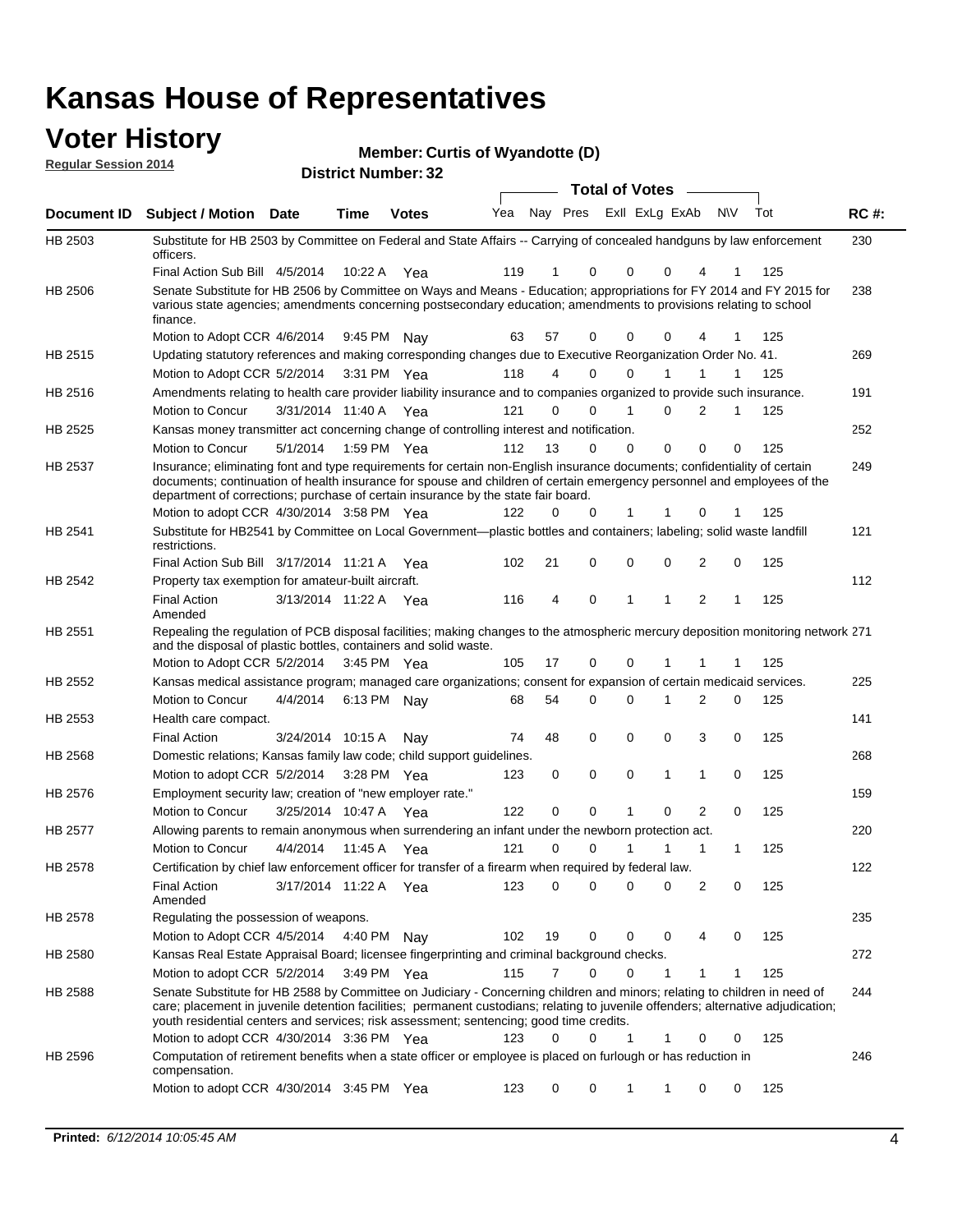## **Voter History**

**Regular Session 2014**

#### **Member: Curtis of Wyandotte (D)**

|                |                                                                                                                                                                                                                                                                                                                                                                                                                               |                       |             | DISTRICT MAILING 1.32 |     |          |                             | Total of Votes – |              |              |          |     |             |
|----------------|-------------------------------------------------------------------------------------------------------------------------------------------------------------------------------------------------------------------------------------------------------------------------------------------------------------------------------------------------------------------------------------------------------------------------------|-----------------------|-------------|-----------------------|-----|----------|-----------------------------|------------------|--------------|--------------|----------|-----|-------------|
|                | Document ID Subject / Motion Date                                                                                                                                                                                                                                                                                                                                                                                             |                       | <b>Time</b> | <b>Votes</b>          | Yea |          | Nay Pres ExII ExLg ExAb N\V |                  |              |              |          | Tot | <b>RC#:</b> |
| HB 2599        | Authorizing the secretary of state to grant an easement to the unified government of Wyandotte county.                                                                                                                                                                                                                                                                                                                        |                       |             |                       |     |          |                             |                  |              |              |          |     | 118         |
|                | Motion to Concur                                                                                                                                                                                                                                                                                                                                                                                                              | 3/14/2014 11:25 A     |             | Yea                   | 118 | 0        | 0                           | 2                | 1            | 4            | 0        | 125 |             |
| HB 2602        | Increasing the percentage of unclassified employees allowed to be employed by KPERS from 25% to 50%.                                                                                                                                                                                                                                                                                                                          |                       |             |                       |     |          |                             |                  |              |              |          |     | 195         |
|                | Motion to Concur                                                                                                                                                                                                                                                                                                                                                                                                              | 4/1/2014              |             | 10:57 A Nay           | 108 | 15       | 0                           | 1                | 0            |              | $\Omega$ | 125 |             |
| HB 2615        | Substitute for HB 2615 by Committee on Commerce, Labor and Economic Development - Workers compensation assigned<br>risk pool.                                                                                                                                                                                                                                                                                                 |                       |             |                       |     |          |                             |                  |              |              |          |     | 185         |
|                | <b>EFA Sub Bill</b><br>Amended                                                                                                                                                                                                                                                                                                                                                                                                | 3/26/2014 3:42 PM Nay |             |                       | 98  | 25       | 0                           | 1                | $\mathbf 0$  | 1            | 0        | 125 |             |
| HB 2616        | Senate Substitute for HB 2616 by Committee on Commerce - Secretary of labor directed to study state enforcement of OSHA 261<br>standards.                                                                                                                                                                                                                                                                                     |                       |             |                       |     |          |                             |                  |              |              |          |     |             |
|                | Motion to Concur                                                                                                                                                                                                                                                                                                                                                                                                              | 5/2/2014              | 11:47 A     | Nav                   | 94  | 30       | 0                           | $\mathbf 0$      | 1            | 0            | 0        | 125 |             |
| HB 2636        | Secretary of health and environment and air quality standards.                                                                                                                                                                                                                                                                                                                                                                |                       |             |                       |     |          |                             |                  |              |              |          |     | 212         |
|                | Sub motion to concur 4/3/2014                                                                                                                                                                                                                                                                                                                                                                                                 |                       | 7:20 PM Yea |                       | 121 | 3        | 0                           | $\mathbf 0$      | $\mathbf 0$  |              | 0        | 125 |             |
| HB 2642        | Income tax deduction for net gain on the sale of certain horses, cattle or livestock; income tax credit for expenditures to make 131<br>dwelling or facility accessible for persons with a disability.                                                                                                                                                                                                                        |                       |             |                       |     |          |                             |                  |              |              |          |     |             |
|                | <b>Final Action</b><br>Amended                                                                                                                                                                                                                                                                                                                                                                                                | 3/20/2014 11:17 A Yea |             |                       | 123 | 0        | 0                           | 0                | 1            | 1            | 0        | 125 |             |
| HB 2643        | Property tax; classification of commercial and industrial machinery and equipment as personal property; reclassification of<br>property upon termination of IRB tax exemption; use of independent appraisers to appraiser certain                                                                                                                                                                                             |                       |             |                       |     |          |                             |                  |              |              |          |     | 164         |
|                | <b>Final Action</b><br>Amended                                                                                                                                                                                                                                                                                                                                                                                                | 3/26/2014 10:56 A Yea |             |                       | 123 | 0        | $\Omega$                    | 1                | $\Omega$     | 1            | 0        | 125 |             |
| HB 2643        | Property tax; classification of commercial and industrial machinery and equipment as personal property; reclassification of<br>property upon termination of IRB tax exemption; use of independent appraisers to appraiser certain complex property; motor<br>vehicles, members of military; mortgage registration tax phase out and replacement with fees; county clerk technology fund;<br>county treasurer technology fund. |                       |             |                       |     |          |                             |                  |              |              |          |     | 274         |
|                | Motion to Concur                                                                                                                                                                                                                                                                                                                                                                                                              | 5/2/2014              | 5:12 PM Nay |                       | 16  | 108      | 0                           | 0                | 0            |              |          | 125 |             |
| HB 2643        | Property tax; classification of commercial and industrial machinery and equipment as personal property; reclassification of<br>property upon termination of IRB tax exemption; use of independent appraisers to appraiser certain complex property; motor<br>vehicles, members of military; mortgage registration tax phase out and replacement with fees; county clerk technology fund;<br>county treasurer technology fund. |                       |             |                       |     |          |                             |                  |              |              |          |     | 286         |
|                | Motion to adopt CCR 5/3/2014                                                                                                                                                                                                                                                                                                                                                                                                  |                       | 1:53 AM Nay |                       | 70  | 53       | 0                           | $\mathbf 0$      | 0            | 1            | 1        | 125 |             |
| <b>HB 2655</b> | Senate Substitute for HB 2655 by Committee on Judiciary - Allowing veterans with PTSD to seek mental health treatment<br>upon certain convictions; also amending the crimes of interference with law enforcement and giving a false alarm.<br>Motion to Concur                                                                                                                                                                |                       |             |                       |     | 0        | $\Omega$                    | $\Omega$         | 1            | 2            | $\Omega$ |     | 224         |
|                |                                                                                                                                                                                                                                                                                                                                                                                                                               | 4/4/2014 5:42 PM Yea  |             |                       | 122 |          |                             |                  |              |              |          | 125 |             |
| HB 2661        | Substitute for HB 2661 by Committee on Energy and Environment - Siting of electric transmission lines; notice and hearing<br>requirements.<br><b>EFA Sub Bill</b>                                                                                                                                                                                                                                                             | 3/26/2014 3:37 PM Yea |             |                       | 119 | 4        | 0                           | 1                | $\Omega$     | 1            | 0        | 125 | 181         |
| HB 2662        |                                                                                                                                                                                                                                                                                                                                                                                                                               |                       |             |                       |     |          |                             |                  |              |              |          |     | 116         |
|                | Expungment of driving under the influence convictions.<br><b>Final Action</b><br>Amended                                                                                                                                                                                                                                                                                                                                      | 3/14/2014 11:22 A Yea |             |                       | 87  | 31       | 0                           | 2                | 1            | 4            | 0        | 125 |             |
| HB 2668        | Predetermination of health insurance benefits                                                                                                                                                                                                                                                                                                                                                                                 |                       |             |                       |     |          |                             |                  |              |              |          |     | 262         |
|                | Motion to Concur                                                                                                                                                                                                                                                                                                                                                                                                              | 5/2/2014              | 12:05 P Yea |                       | 97  | 27       | 0                           | 0                | $\mathbf{1}$ | 0            | 0        | 125 |             |
| HB 2673        | Board of healing arts functions and duties, physician assistants licensure act and podiatry act.                                                                                                                                                                                                                                                                                                                              |                       |             |                       |     |          |                             |                  |              |              |          |     | 270         |
|                | Motion to adopt CCR 5/2/2014                                                                                                                                                                                                                                                                                                                                                                                                  |                       | 3:39 PM Yea |                       | 111 | 11       | 0                           | 0                | 1            | $\mathbf{1}$ | 1        | 125 |             |
|                |                                                                                                                                                                                                                                                                                                                                                                                                                               |                       |             |                       |     |          |                             |                  |              |              |          |     |             |
| HB 2675        | Relating to procurement negotiating committees; certified businesses.<br><b>Final Action</b><br>Amended                                                                                                                                                                                                                                                                                                                       | 3/26/2014 10:57 A Yea |             |                       | 123 | 0        | 0                           | 1                | 0            | 1            | 0        | 125 | 165         |
| HB 2681        | Substitute for HB2681 by Committee on Veterans, Military, and Homeland Security--Abolishing the Kansas commission on<br>veterans affairs; creating the Kansas commission on veterans affairs office within the executive branch of government.                                                                                                                                                                                |                       |             |                       |     |          |                             |                  |              |              |          |     | 132         |
|                | Final Action Sub Bill 3/20/2014 11:18 A Yea                                                                                                                                                                                                                                                                                                                                                                                   |                       |             |                       | 123 | 0        | 0                           | 0                | 1            | 1            | 0        | 125 |             |
| HB 2681        | Substitute for HB2681 by Committee on Veterans, Military, and Homeland Security - Abolishing the Kansas commission on<br>veterans affairs; creating the Kansas commission on veterans affairs office within the executive branch of government.                                                                                                                                                                               |                       |             |                       |     |          |                             |                  |              |              |          |     | 219         |
|                | Motion to Concur                                                                                                                                                                                                                                                                                                                                                                                                              | 4/4/2014              | 11:41 A     | Yea                   | 122 | $\Omega$ | $\Omega$                    | 1                | 1            | 1            | $\Omega$ | 125 |             |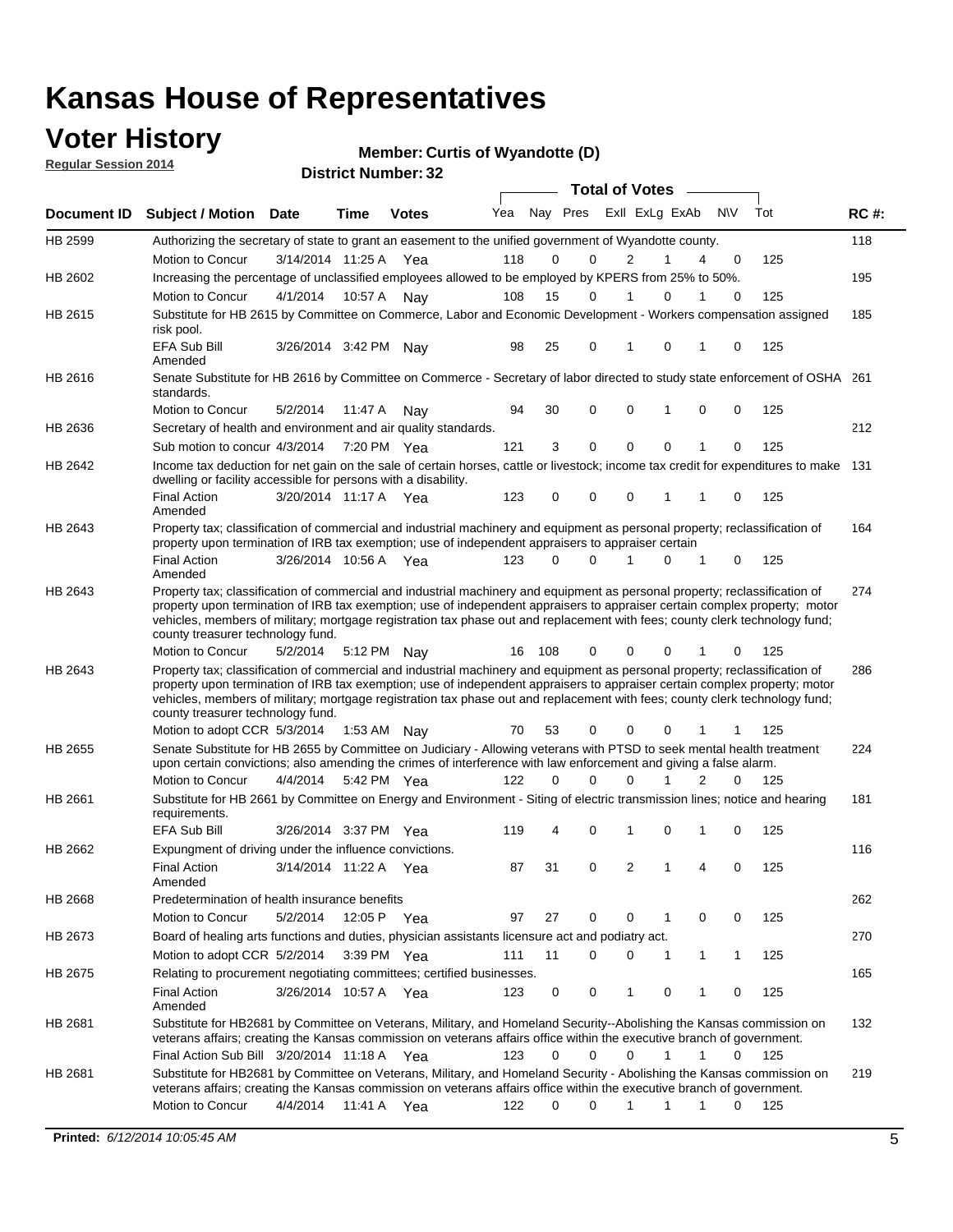## **Voter History**

**Regular Session 2014**

#### **Member: Curtis of Wyandotte (D)**

|                    |                                                                                                                                                                                                                                          |                       |                       |             |     |          |          | <b>Total of Votes</b> |                |                |             |     |             |
|--------------------|------------------------------------------------------------------------------------------------------------------------------------------------------------------------------------------------------------------------------------------|-----------------------|-----------------------|-------------|-----|----------|----------|-----------------------|----------------|----------------|-------------|-----|-------------|
| <b>Document ID</b> | <b>Subject / Motion Date</b>                                                                                                                                                                                                             |                       | Time                  | Votes       | Yea | Nav Pres |          |                       | Exll ExLg ExAb | <b>NV</b>      |             | Tot | <b>RC#:</b> |
| <b>HB 2687</b>     | Unclaimed property act and hearings.                                                                                                                                                                                                     |                       |                       |             |     |          |          |                       |                |                |             |     | 251         |
|                    | Motion to Concur                                                                                                                                                                                                                         | 5/1/2014              |                       | 1:56 PM Yea | 125 | 0        | 0        | 0                     | 0              | 0              | $\mathbf 0$ | 125 |             |
| HB 2689            | Amending which convictions are counted for driving while license canceled, suspended or revoked.                                                                                                                                         |                       |                       |             |     |          |          |                       |                |                |             |     | 231         |
|                    | <b>Final Action</b><br>Amended                                                                                                                                                                                                           | 4/5/2014              | 10:23 A               | Yea         | 121 | $\Omega$ | 0        | 0                     | 0              | 4              | 0           | 125 |             |
| HB 2693            | Senate Substitute for HB 2693 by Committee on Transportation - Providing for testing by community colleges for commercial 255<br>driver's licenses; entities serving as driver's licenses examiners.                                     |                       |                       |             |     |          |          |                       |                |                |             |     |             |
|                    | Motion to adopt CCR 5/1/2014 4:42 PM Yea                                                                                                                                                                                                 |                       |                       |             | 125 | 0        | 0        | 0                     | 0              | 0              | 0           | 125 |             |
| HB 2717            | Registration of operators of assisted living, residential health care, home plus or adult day care facilities.                                                                                                                           |                       |                       |             |     |          |          |                       |                |                |             |     | 175         |
|                    | <b>Emergency Final</b><br><b>Action Amend</b>                                                                                                                                                                                            | 3/26/2014 3:29 PM Yea |                       |             | 114 | 9        | $\Omega$ |                       | $\Omega$       | 1              | 0           | 125 |             |
| HB 2721            | Substitute for Substitute for HB 2721 by Committee on Commerce, Labor and Economic Development †Enacting the<br>business entity standard treatment act.                                                                                  |                       |                       |             |     |          |          |                       |                |                |             |     | 117         |
|                    | Final Action Sub Bill 3/14/2014 11:23 A Yea                                                                                                                                                                                              |                       |                       |             | 118 | 0        | 0        | 2                     |                |                | 0           | 125 |             |
| HB 2721            | Substitute for Substitute for HB 2721 by Committee on Commerce, Labor and Economic Development - Enacting the business 273<br>entity standard treatment act.                                                                             |                       |                       |             |     |          |          |                       |                |                |             |     |             |
|                    | Motion to Concur                                                                                                                                                                                                                         | 5/2/2014              |                       | 3:59 PM Yea | 122 | 0        | 0        | 0                     | 1              | 1              | 1           | 125 |             |
| HB 2728            | Permits for the operation of salvage vehicles no longer required to be prepared in triplicate.                                                                                                                                           |                       |                       |             |     |          |          |                       |                |                |             |     | 192         |
|                    | <b>Motion to Concur</b>                                                                                                                                                                                                                  | 3/31/2014 11:43 A Yea |                       |             | 122 | $\Omega$ | 0        | 1                     | 0              | 2              | 0           | 125 |             |
| HB 2732            | Sales tax authority for Rooks county for constructing or remodeling a jail facility.                                                                                                                                                     |                       |                       |             |     |          |          |                       |                |                |             |     | 232         |
|                    | <b>Final Action</b>                                                                                                                                                                                                                      | 4/5/2014              |                       | 10:24 A Yea | 121 | 0        | 0        | 0                     | 0              | 4              | $\mathbf 0$ | 125 |             |
| HB 2744            | Insurance; coverage for autism spectrum disorder.                                                                                                                                                                                        |                       |                       |             |     |          |          |                       |                |                |             |     | 137         |
|                    | <b>Final Action</b><br>Amended                                                                                                                                                                                                           |                       | 3/21/2014 10:14 A Yea |             | 114 | 3        | 0        | 0                     | 1              | 6              | 1           | 125 |             |
| <b>HB 2745</b>     | Tax lien on property voluntarily transferred.                                                                                                                                                                                            |                       |                       |             |     |          |          |                       |                |                |             |     | 166         |
|                    | <b>Final Action</b>                                                                                                                                                                                                                      |                       | 3/26/2014 10:58 A     | Yea         | 123 | 0        | 0        | 1                     | 0              | $\mathbf{1}$   | $\mathbf 0$ | 125 |             |
| <b>HB 2755</b>     | Repealing the sunset on the Kansas taxpayer transparency act.                                                                                                                                                                            |                       |                       |             |     |          |          |                       |                |                |             |     | 140         |
|                    | <b>Final Action</b>                                                                                                                                                                                                                      |                       | 3/24/2014 10:13 A     | Yea         | 122 | 0        | 0        | 0                     | 0              | 3              | $\mathbf 0$ | 125 |             |
| <b>HB 2767</b>     | State child death review board.                                                                                                                                                                                                          |                       |                       |             |     |          |          |                       |                |                |             |     | 167         |
|                    | <b>Final Action</b><br>Amended                                                                                                                                                                                                           |                       | 3/26/2014 10:59 A     | Yea         | 123 | 0        | 0        | 1                     | 0              | 1              | $\mathbf 0$ | 125 |             |
| <b>HCR 5031</b>    | Urging Congress to provide for the prompt payment of disability compensation to U.S. Veterans.                                                                                                                                           |                       |                       |             |     |          |          |                       |                |                |             |     | 125         |
|                    | <b>Final Action</b>                                                                                                                                                                                                                      |                       | 3/19/2014 11:21 A Yea |             | 122 | 0        | 0        | 0                     | 1              | $\overline{2}$ | 0           | 125 |             |
| HR 6049            | Resolution encouraging the creation of a Kansas plan for comprehensive treatment of chronic obstruction pulmonary<br>disease.                                                                                                            |                       |                       |             |     |          |          |                       |                |                |             |     | 109         |
|                    | <b>Emergency Final</b><br><b>Action Amend</b>                                                                                                                                                                                            | 3/6/2014              | 11:24 A               | Yea         | 120 | 0        | 0        | 2                     | 1              | 2              | 0           | 125 |             |
| HR 6063            | Urging the President to extend the qualifications for the Women's Army Corps Service Medal.                                                                                                                                              |                       |                       |             |     |          |          |                       |                |                |             |     | 143         |
|                    | <b>Final Action</b>                                                                                                                                                                                                                      | 3/25/2014 10:11 A Yea |                       |             | 123 | 0        | 0        | 1                     | 0              | 1              | 0           | 125 |             |
| <b>SB 40</b>       | House Substitute for SB 40 by Committee on Corrections and Juvenile Justice †Secretary of corrections; including juvenile 123<br>offenders in the prison made goods act; authorizing use of correctional industries funds for payment of |                       |                       |             |     |          |          |                       |                |                |             |     |             |
|                    | Final Action Sub Bill 3/17/2014 11:23 A Yea                                                                                                                                                                                              |                       |                       |             | 123 | 0        | 0        | 0                     | 0              | 2              | 0           | 125 |             |
| SB 54              | Medical assistance recovery program; rules and regulations.                                                                                                                                                                              |                       |                       |             |     |          |          |                       |                |                |             |     | 174         |
|                    | <b>Emergency Final</b><br><b>Action Amend</b>                                                                                                                                                                                            |                       | 3/26/2014 3:28 PM Yea |             | 95  | 28       | 0        | 1                     | 0              | 1              | 0           | 125 |             |
| SB 54              | Amendments to statutes regulating abortions.                                                                                                                                                                                             |                       |                       |             |     |          |          |                       |                |                |             |     | 214         |
|                    | Motion to Adopt CCR 4/4/2014                                                                                                                                                                                                             |                       |                       | 9:59 AM Yea | 112 | 11       | 0        |                       | 0              | 1              | 0           | 125 |             |
| SB 63              | State use law; purchases by municipalities; committee sunset date and chairperson selection.                                                                                                                                             |                       |                       |             |     |          |          |                       |                |                |             |     | 280         |
|                    | Motion to adopt CCR 5/2/2014                                                                                                                                                                                                             |                       |                       | 8:52 PM Yea | 124 | 0        | 0        | 0                     | 0              | 1              | 0           | 125 |             |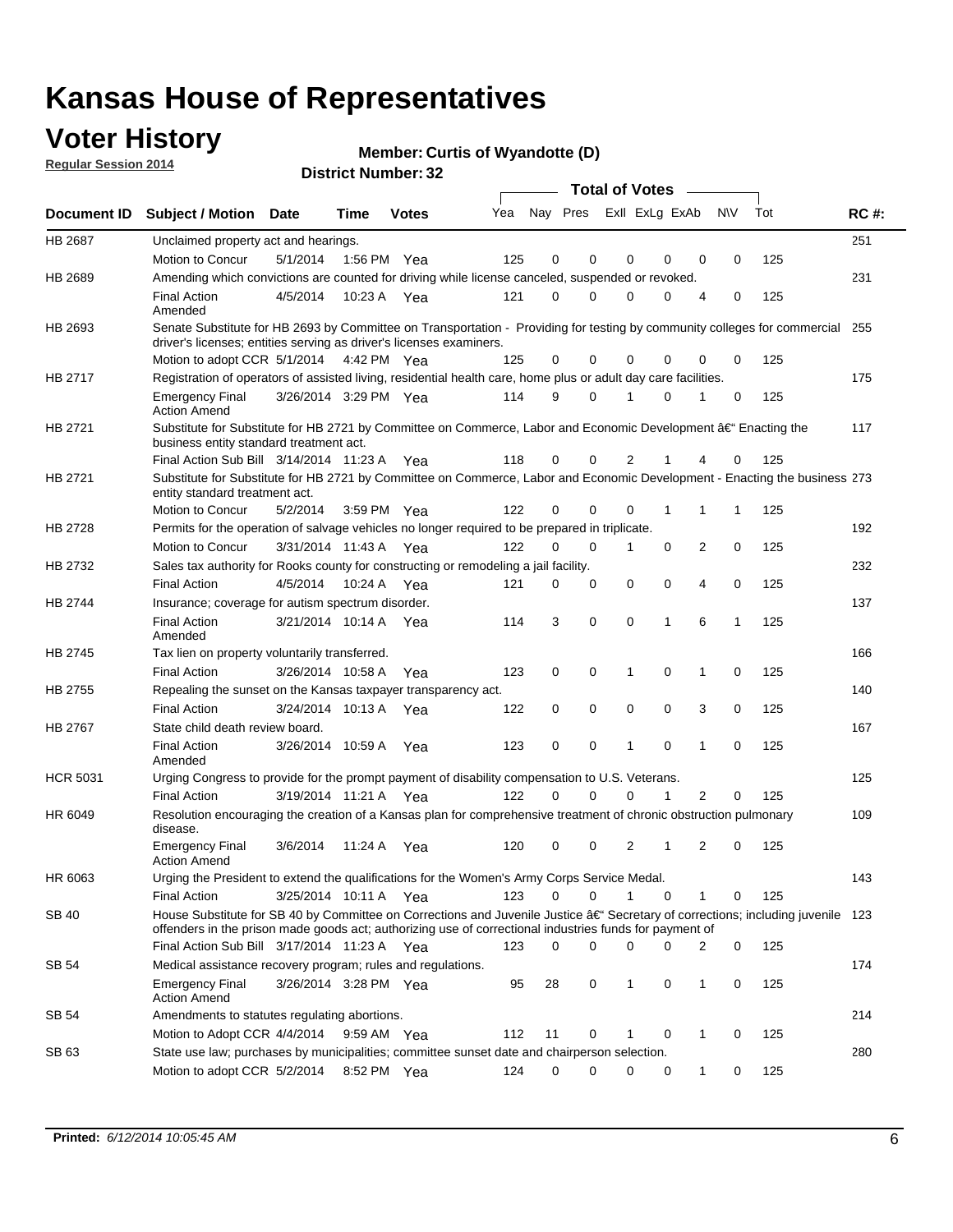### **Voter History Regular Session 2014**

|                    |                                                                                                                                                                                                                                                                                                                                                                                                                                                                                                                                                                                                                                                                                                                                                                                                               |                       |             |              |     |                         |          | <b>Total of Votes</b> |              |                |             |     |             |
|--------------------|---------------------------------------------------------------------------------------------------------------------------------------------------------------------------------------------------------------------------------------------------------------------------------------------------------------------------------------------------------------------------------------------------------------------------------------------------------------------------------------------------------------------------------------------------------------------------------------------------------------------------------------------------------------------------------------------------------------------------------------------------------------------------------------------------------------|-----------------------|-------------|--------------|-----|-------------------------|----------|-----------------------|--------------|----------------|-------------|-----|-------------|
| <b>Document ID</b> | <b>Subject / Motion</b>                                                                                                                                                                                                                                                                                                                                                                                                                                                                                                                                                                                                                                                                                                                                                                                       | <b>Date</b>           | Time        | <b>Votes</b> | Yea | Nay Pres ExII ExLg ExAb |          |                       |              |                | <b>NV</b>   | Tot | <b>RC#:</b> |
| SB 99              | Lobbyists defined.                                                                                                                                                                                                                                                                                                                                                                                                                                                                                                                                                                                                                                                                                                                                                                                            |                       |             |              |     |                         |          |                       |              |                |             |     | 184         |
|                    | Emergency Final<br>Action                                                                                                                                                                                                                                                                                                                                                                                                                                                                                                                                                                                                                                                                                                                                                                                     | 3/26/2014 3:41 PM Yea |             |              | 117 | 6                       | 0        | 1                     | $\mathbf 0$  | 1              | 0           | 125 |             |
| <b>SB 147</b>      | House Substitute for SB 147 by Committee on Agriculture and Natural Resources †Amending the powers and duties of the 133<br>Kansas department of agriculture division of conservation and the state conservation commission.                                                                                                                                                                                                                                                                                                                                                                                                                                                                                                                                                                                  |                       |             |              |     |                         |          |                       |              |                |             |     |             |
|                    | Final Action Sub Bill 3/20/2014 11:19 A Yea<br>Amended                                                                                                                                                                                                                                                                                                                                                                                                                                                                                                                                                                                                                                                                                                                                                        |                       |             |              | 123 | 0                       | $\Omega$ | 0                     | 1            | 1              | 0           | 125 |             |
| SB 218             | House Substitute for SB 218 by Committee on Appropriations-Education; relating to the financing and instruction thereof;<br>making and concerning appropriations for the fiscal years ending June 30, 2014, and June 30, 2015, for certain agencies.                                                                                                                                                                                                                                                                                                                                                                                                                                                                                                                                                          |                       |             |              |     |                         |          |                       |              |                |             |     | 226         |
|                    | Final Action Sub Bill 4/4/2014<br>Amended                                                                                                                                                                                                                                                                                                                                                                                                                                                                                                                                                                                                                                                                                                                                                                     |                       |             | 6:17 PM Nay  | 91  | 31                      | $\Omega$ | $\Omega$              | $\mathbf{1}$ | 2              | $\Omega$    | 125 |             |
| SB 218             | House Substitute for SB 218 by Committee on Appropriations-Education; relating to the financing and instruction thereof;<br>making and concerning appropriations for the fiscal years ending June 30, 2014, and June 30, 2015, for certain agencies.                                                                                                                                                                                                                                                                                                                                                                                                                                                                                                                                                          |                       |             |              |     |                         |          |                       |              |                |             |     | 237         |
|                    | Sub Motion to Adopt 4/6/2014<br>CCR.                                                                                                                                                                                                                                                                                                                                                                                                                                                                                                                                                                                                                                                                                                                                                                          |                       | 12:51 A Nay |              | 55  | 67                      | $\Omega$ | 0                     | $\Omega$     | 3              | 0           | 125 |             |
| SB 231             | House Substitute for SB 231 $\hat{a} \in C$ Concerning valuation and appeals; renaming the state court of tax appeals; timing of<br>decisions.                                                                                                                                                                                                                                                                                                                                                                                                                                                                                                                                                                                                                                                                |                       |             |              |     |                         |          |                       |              |                |             |     | 134         |
|                    | Final Action Sub Bill 3/20/2014 11:21 A Yea<br>Amended                                                                                                                                                                                                                                                                                                                                                                                                                                                                                                                                                                                                                                                                                                                                                        |                       |             |              | 123 | 0                       | 0        | 0                     | 1            | 1              | 0           | 125 |             |
| SB 231             | House Substitute for SB 231 - Concerning valuation and appeals; renaming the state court of tax appeals; timing of<br>decisions                                                                                                                                                                                                                                                                                                                                                                                                                                                                                                                                                                                                                                                                               |                       |             |              |     |                         |          |                       |              |                |             |     | 281         |
|                    | Motion to Adopt CCR 5/2/2014                                                                                                                                                                                                                                                                                                                                                                                                                                                                                                                                                                                                                                                                                                                                                                                  |                       |             | 8:56 PM Yea  | 124 | 0                       | 0        | 0                     | 0            |                | 0           | 125 |             |
|                    | House Substitute for SB 245 by Committee on Appropriations - Education funding; relating to mineral production; creating the<br>mineral production education fund, crediting 20% of remainder from oil and gas tax into such fund, moneys expended on<br>education; abolishing the oil and gas valuation depletion trust fund; allowing the counties to retain funds already in such<br>county's oil and gas valuation depletion trust fund; concerning school financing sources; proceeds from the tax levied by a<br>school district under authority of K.S.A. 2013 Supp. 72-6431, remitted to the state treasury to the credit of the state school<br>district finance fund not to the district's general fund; making and concerning appropriations for fiscal year 2017.<br>Motion to adopt CCR 5/1/2014 |                       |             | 5:06 PM Nay  | 88  | 37                      | $\Omega$ | 0                     | $\Omega$     | 0              | 0           | 125 |             |
| <b>SB 248</b>      | Victim notification prior to release of certain inmates.                                                                                                                                                                                                                                                                                                                                                                                                                                                                                                                                                                                                                                                                                                                                                      |                       |             |              |     |                         |          |                       |              |                |             |     | 119         |
|                    | <b>Final Action</b>                                                                                                                                                                                                                                                                                                                                                                                                                                                                                                                                                                                                                                                                                                                                                                                           | 3/17/2014 11:18 A Yea |             |              | 122 | 0                       | 0        | 0                     | 0            | $\overline{c}$ | 1           | 125 |             |
| SB 254             | Medical assistance recovery program; rules and regulations.                                                                                                                                                                                                                                                                                                                                                                                                                                                                                                                                                                                                                                                                                                                                                   |                       |             |              |     |                         |          |                       |              |                |             |     | 179         |
|                    | <b>Emergency Final</b><br>Action                                                                                                                                                                                                                                                                                                                                                                                                                                                                                                                                                                                                                                                                                                                                                                              | 3/26/2014 3:34 PM Yea |             |              | 123 | 0                       | 0        | $\mathbf{1}$          | $\mathbf 0$  | 1              | 0           | 125 |             |
| SB 256             | Attorney general; costs in criminal appeals.                                                                                                                                                                                                                                                                                                                                                                                                                                                                                                                                                                                                                                                                                                                                                                  |                       |             |              |     |                         |          |                       |              |                |             |     | 147         |
|                    | Final Action<br>Amended                                                                                                                                                                                                                                                                                                                                                                                                                                                                                                                                                                                                                                                                                                                                                                                       | 3/25/2014 10:16 A     |             | Yea          | 119 | 4                       | 0        | 1                     | 0            | 1              | $\mathbf 0$ | 125 |             |
| SB 256             | Amending the crime of mistreatment of a dependent adult; creating the crime of mistreatment of an elder person; amending<br>the crime of unlawful sexual relations; amending provisions relating to appearance bonds and surety regulation; amending<br>violations of the Kansas racketeer influenced and corrupt organization act; also concerning the attorney general, costs in<br>criminal appeais.                                                                                                                                                                                                                                                                                                                                                                                                       |                       |             |              |     |                         |          |                       |              |                |             |     | 236         |
|                    | Motion to Adopt CCR 4/5/2014 6:52 PM Yea                                                                                                                                                                                                                                                                                                                                                                                                                                                                                                                                                                                                                                                                                                                                                                      |                       |             |              | 118 | 4                       | 0        | 0                     | 0            | 3              | 0           | 125 |             |
| SB 258             | Amending the juvenile statute of limitations to match adult time limitations for sex crimes.                                                                                                                                                                                                                                                                                                                                                                                                                                                                                                                                                                                                                                                                                                                  |                       |             |              |     |                         |          |                       |              |                |             |     | 135         |
|                    | Final Action<br>Amended                                                                                                                                                                                                                                                                                                                                                                                                                                                                                                                                                                                                                                                                                                                                                                                       | 3/20/2014 11:21 A Yea |             |              | 123 | 0                       | 0        | 0                     | $\mathbf{1}$ | 1              | 0           | 125 |             |
| SB 258             | Relating to issuance of certificates of birth resulting in stillbirth.                                                                                                                                                                                                                                                                                                                                                                                                                                                                                                                                                                                                                                                                                                                                        |                       |             |              |     |                         |          |                       |              |                |             |     | 259         |
|                    | Motion to Adopt CCR 5/1/2014                                                                                                                                                                                                                                                                                                                                                                                                                                                                                                                                                                                                                                                                                                                                                                                  |                       |             | 5:12 PM Yea  | 121 | 4                       | 0        | 0                     | 0            | 0              | 0           | 125 |             |
| SB 263             | Establishing the military funeral honors fund under the adjutant general's office.<br>Final Action                                                                                                                                                                                                                                                                                                                                                                                                                                                                                                                                                                                                                                                                                                            | 3/25/2014 10:17 A Yea |             |              | 123 | 0                       | 0        | 1                     | 0            | $\mathbf{1}$   | 0           | 125 | 148         |
| SB 263             | Amended                                                                                                                                                                                                                                                                                                                                                                                                                                                                                                                                                                                                                                                                                                                                                                                                       |                       |             |              |     |                         |          |                       |              |                |             |     |             |
|                    | Veterans and military matters; military honors fund; death gratuity; disabled veterans preference, state jobs and contracts;<br>schools on military reservations, funding.                                                                                                                                                                                                                                                                                                                                                                                                                                                                                                                                                                                                                                    |                       |             |              |     |                         |          |                       |              |                |             |     | 256         |
|                    | Motion to adopt CCR 5/1/2014                                                                                                                                                                                                                                                                                                                                                                                                                                                                                                                                                                                                                                                                                                                                                                                  |                       |             | 4:47 PM Yea  | 124 | 0                       | 0        | 0                     | 0            | 0              | 1           | 125 |             |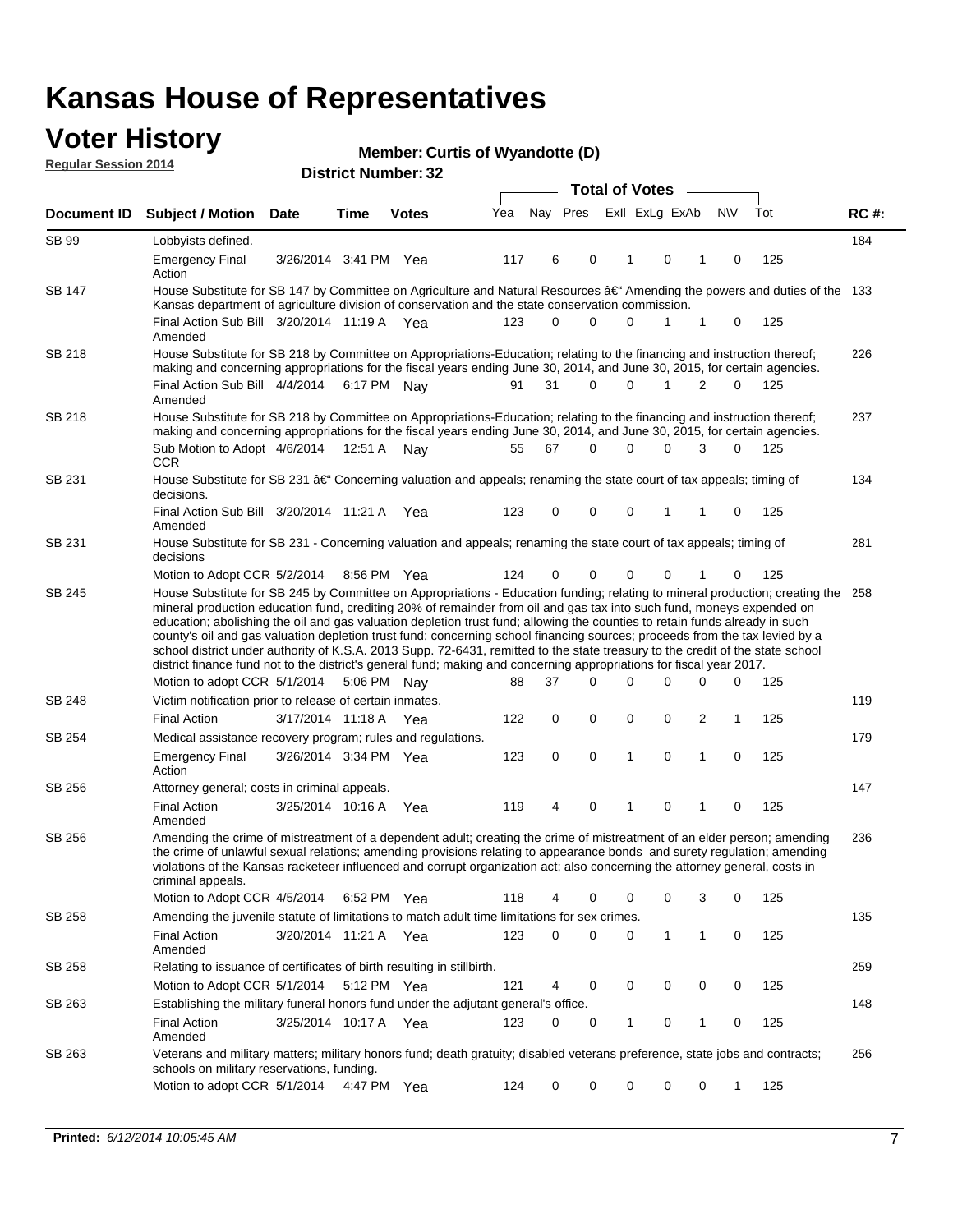### **Voter History Regular Session 2014**

|                    | <b>Total of Votes</b>                                                                                                                                                                                                                                                                                                                                                                                                                                          |                                                                                                          |             |                       |     |    |          |          |                |              |              |           |     |             |
|--------------------|----------------------------------------------------------------------------------------------------------------------------------------------------------------------------------------------------------------------------------------------------------------------------------------------------------------------------------------------------------------------------------------------------------------------------------------------------------------|----------------------------------------------------------------------------------------------------------|-------------|-----------------------|-----|----|----------|----------|----------------|--------------|--------------|-----------|-----|-------------|
| <b>Document ID</b> | <b>Subject / Motion Date</b>                                                                                                                                                                                                                                                                                                                                                                                                                                   |                                                                                                          | Time        | Votes                 | Yea |    | Nay Pres |          | Exll ExLg ExAb |              |              | <b>NV</b> | Tot | <b>RC#:</b> |
| <b>SB 265</b>      | Income definition for Homestead Refund eligibility.                                                                                                                                                                                                                                                                                                                                                                                                            |                                                                                                          |             |                       |     |    |          |          |                |              |              |           |     | 113         |
|                    | <b>Final Action</b><br>Amended                                                                                                                                                                                                                                                                                                                                                                                                                                 | 3/13/2014 11:23 A Yea                                                                                    |             |                       | 121 | 0  |          | 0        | 1              | -1           | 2            | 0         | 125 |             |
| SB 265             | Definition of income for homestead refund and SAFESR eligibility; income tax credits for adoption expenses and expenses to 227<br>make dwelling or facility accessible to persons with a disability; income tax deductions, self-employment taxes, expenses<br>related to organ donations, net gain on the sale of certain livestock; withholding, non-resident pass-through entity income;<br>Kansas taxpayer transparency act, sunset; sales tax exemptions. |                                                                                                          |             |                       |     |    |          |          |                |              |              |           |     |             |
|                    | Motion to Adopt CCR 4/4/2014                                                                                                                                                                                                                                                                                                                                                                                                                                   |                                                                                                          | 6:29 PM Yea |                       | 122 | 0  |          | 0        | 0              | -1           | 2            | 0         | 125 |             |
| SB 266             | Mineral severance tax return file date.                                                                                                                                                                                                                                                                                                                                                                                                                        |                                                                                                          |             |                       |     |    |          |          |                |              |              |           |     | 114         |
|                    | <b>Final Action</b><br>Amended                                                                                                                                                                                                                                                                                                                                                                                                                                 | 3/13/2014 11:24 A Yea                                                                                    |             |                       | 121 | 0  |          | 0        | 1              | 1            | 2            | 0         | 125 |             |
| SB 266             | Severance tax return and payment dates; sales tax authority for Rooks county; property tax exemptions for certain donations<br>of land to the state and for amateur-built aircraft; sales tax exemptions for surface mining equipment and certain charitable<br>organizations.                                                                                                                                                                                 |                                                                                                          |             |                       |     |    |          |          |                |              |              |           |     | 266         |
|                    | Motion to Adopt CCR 5/2/2014                                                                                                                                                                                                                                                                                                                                                                                                                                   |                                                                                                          |             | $3:19 \text{ PM}$ Yea | 122 | 1  |          | 0        | 0              |              | 1            | 0         | 125 |             |
| SB 267             | Insurance; excluding real estate from acceptable security deposits with the commissioner and requiring original handwritten<br>signatures on deposit forms.                                                                                                                                                                                                                                                                                                    |                                                                                                          |             |                       |     |    |          |          |                |              |              |           |     | 144         |
|                    | <b>Final Action</b>                                                                                                                                                                                                                                                                                                                                                                                                                                            | 3/25/2014 10:12 A                                                                                        |             | Yea                   | 123 | 0  |          | 0        | 1              | 0            | 1            | 0         | 125 |             |
| <b>SB 268</b>      | Insurance; Risk-based capital requirements.                                                                                                                                                                                                                                                                                                                                                                                                                    |                                                                                                          |             |                       |     |    |          |          |                |              |              |           |     | 145         |
|                    | <b>Final Action</b>                                                                                                                                                                                                                                                                                                                                                                                                                                            | 3/25/2014 10:13 A                                                                                        |             | Yea                   | 123 | 0  |          | 0        | 1              | 0            | 1            | 0         | 125 |             |
| SB 271             | Amending the Kansas medicaid fraud control act.                                                                                                                                                                                                                                                                                                                                                                                                                |                                                                                                          |             |                       |     |    |          |          |                |              |              |           |     | 176         |
|                    | <b>Emergency Final</b><br><b>Action Amend</b>                                                                                                                                                                                                                                                                                                                                                                                                                  | 3/26/2014 3:30 PM Yea                                                                                    |             |                       | 123 | 0  |          | 0        | 1              | 0            | 1            | 0         | 125 |             |
| SB 271             | Amending the Kansas medicaid fraud control act.                                                                                                                                                                                                                                                                                                                                                                                                                |                                                                                                          |             |                       |     |    |          |          |                |              |              |           |     | 228         |
|                    |                                                                                                                                                                                                                                                                                                                                                                                                                                                                | 0<br>$\mathbf 0$<br>0<br>2<br>0<br>125<br>Motion to Adopt CCR 4/4/2014 6:33 PM Yea<br>122<br>$\mathbf 1$ |             |                       |     |    |          |          |                |              |              |           |     |             |
| SB 272             | Eliminating the 3% limit on controlled shooting area acreage in a county.                                                                                                                                                                                                                                                                                                                                                                                      |                                                                                                          |             |                       |     |    |          |          |                |              |              |           |     | 149         |
|                    | <b>Final Action</b>                                                                                                                                                                                                                                                                                                                                                                                                                                            | 3/25/2014 10:19 A Yea                                                                                    |             |                       | 123 | 0  |          | 0        | 1              | $\Omega$     | 1            | 0         | 125 |             |
| <b>SB 273</b>      | House Substitute for SB 273 by Committee on Transportation â€ <sup>4</sup> Commercial vehicles; regulation and registration thereof.                                                                                                                                                                                                                                                                                                                           |                                                                                                          |             |                       |     |    |          |          |                |              |              |           |     | 168         |
|                    | Final Action Sub Bill 3/26/2014 11:00 A Yea<br>Amended                                                                                                                                                                                                                                                                                                                                                                                                         |                                                                                                          |             |                       | 122 | 1  |          | $\Omega$ | 1              | $\Omega$     | 1            | 0         | 125 |             |
| SB 273             | Regulation of commercial motor vehicles; exemption from rules and regulations of the Kansas corporation commission.                                                                                                                                                                                                                                                                                                                                            |                                                                                                          |             |                       |     |    |          |          |                |              |              |           |     | 265         |
|                    | Motion to Adopt CCR 5/2/2014                                                                                                                                                                                                                                                                                                                                                                                                                                   |                                                                                                          |             | 3:10 PM Nav           | 101 | 22 |          | 0        | 0              | 1            | 1            | 0         | 125 |             |
| SB 274             | Political action committees, legislative leadership.                                                                                                                                                                                                                                                                                                                                                                                                           |                                                                                                          |             |                       |     |    |          |          |                |              |              |           |     | 169         |
|                    | <b>Final Action</b><br>Amended                                                                                                                                                                                                                                                                                                                                                                                                                                 | 3/26/2014 11:01 A Yea                                                                                    |             |                       | 108 | 15 |          | 0        | 1              | 0            | 1            | 0         | 125 |             |
| <b>SB 278</b>      | Establishing the state board of veterinary examiners within the animal health division of the Kansas department of agriculture 127<br>for a two-year period.                                                                                                                                                                                                                                                                                                   |                                                                                                          |             |                       |     |    |          |          |                |              |              |           |     |             |
|                    | Final Action                                                                                                                                                                                                                                                                                                                                                                                                                                                   | 3/19/2014 11:24 A                                                                                        |             | Yea                   | 122 | 0  |          | 0        | 0              | $\mathbf 1$  | 2            | 0         | 125 |             |
| SB 284             | Amending the Kansas 911 act.                                                                                                                                                                                                                                                                                                                                                                                                                                   |                                                                                                          |             |                       |     |    |          |          |                |              |              |           |     | 124         |
|                    | <b>Final Action</b>                                                                                                                                                                                                                                                                                                                                                                                                                                            | 3/17/2014 11:24 A Yea                                                                                    |             |                       | 121 | 2  |          | 0        | 0              | 0            | 2            | 0         | 125 |             |
| SB 285             | Optometrists; prohibition against limiting payment for covered services to insurance plan amounts.                                                                                                                                                                                                                                                                                                                                                             |                                                                                                          |             |                       |     |    |          |          |                |              |              |           |     | 150         |
|                    | <b>Final Action</b><br>Amended                                                                                                                                                                                                                                                                                                                                                                                                                                 | 3/25/2014 10:20 A Yea                                                                                    |             |                       | 123 | 0  |          | 0        | 1              | 0            | 1            | 0         | 125 |             |
| SB 286             | Extending sunset date on certain agriculture fees from July 1, 2015, to July 1, 2019.                                                                                                                                                                                                                                                                                                                                                                          |                                                                                                          |             |                       |     |    |          |          |                |              |              |           |     | 151         |
|                    | <b>Final Action</b><br>Amended                                                                                                                                                                                                                                                                                                                                                                                                                                 | 3/25/2014 10:23 A Yea                                                                                    |             |                       | 76  | 47 |          | 0        | 1              | 0            | 1            | 0         | 125 |             |
| SB 286             | Agriculture; extending sunset date on certain agriculture fees from July 1, 2015, to July 1, 2018; national day of the cowboy;<br>establishing the local food and farm task force.                                                                                                                                                                                                                                                                             |                                                                                                          |             |                       |     |    |          |          |                |              |              |           |     | 264         |
|                    | Motion to adopt CCR 5/2/2014                                                                                                                                                                                                                                                                                                                                                                                                                                   |                                                                                                          |             | 3:04 PM Yea           | 102 | 21 |          | 0        | 0              | $\mathbf{1}$ | 1            | 0         | 125 |             |
| SB 306             | Modernizing certain insurance laws to allow use of additional investments.                                                                                                                                                                                                                                                                                                                                                                                     |                                                                                                          |             |                       |     |    |          |          |                |              |              |           |     | 173         |
|                    | <b>Emergency Final</b><br>Action                                                                                                                                                                                                                                                                                                                                                                                                                               | 3/26/2014 3:26 PM Yea                                                                                    |             |                       | 123 | 0  |          | 0        | 1              | 0            | $\mathbf{1}$ | 0         | 125 |             |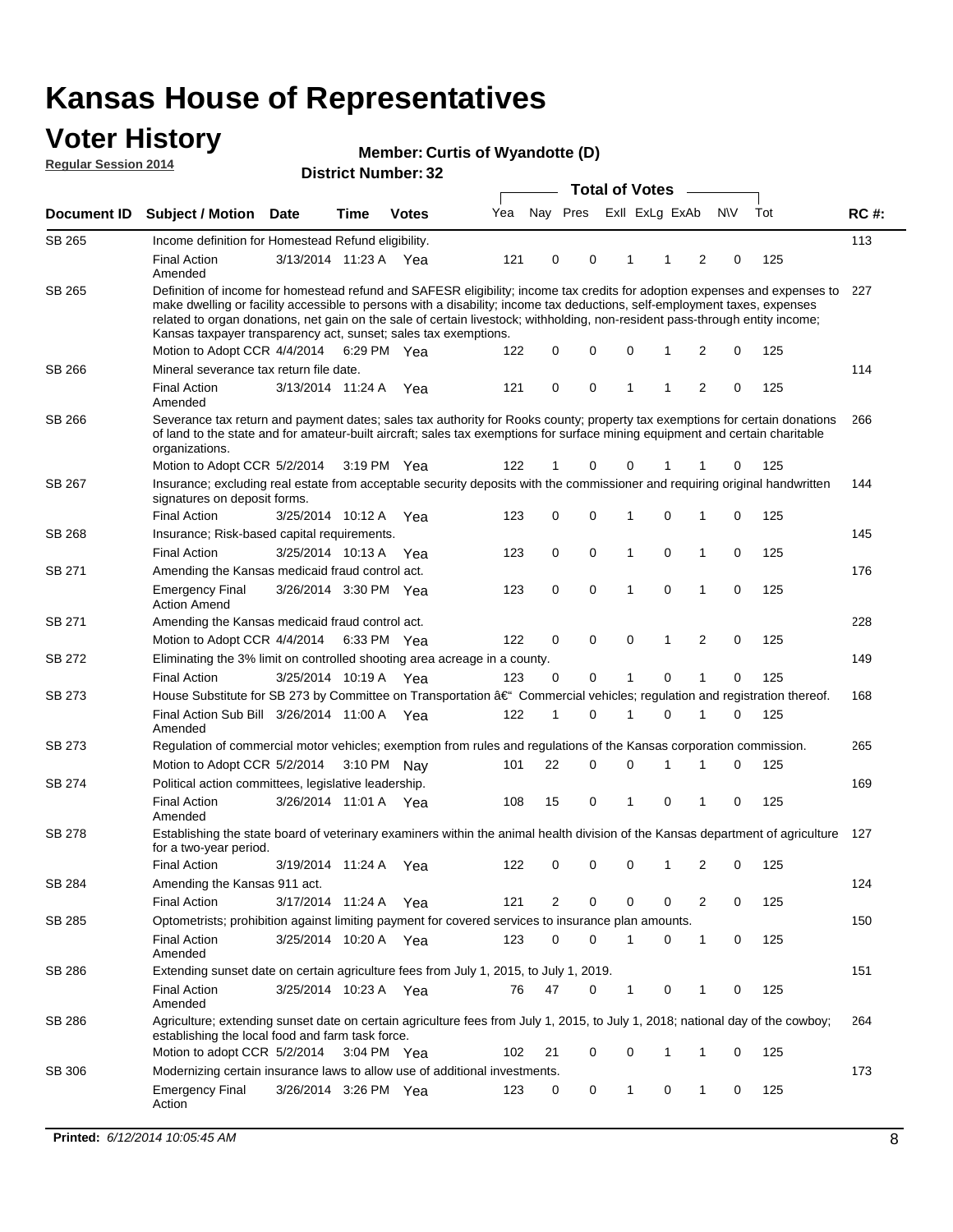## **Voter History**

**Regular Session 2014**

#### **Member: Curtis of Wyandotte (D)**

|               |                                                                                                                                                                    |                       |         |              |     | <b>Total of Votes</b> |          |                |             |              |              |     |             |  |
|---------------|--------------------------------------------------------------------------------------------------------------------------------------------------------------------|-----------------------|---------|--------------|-----|-----------------------|----------|----------------|-------------|--------------|--------------|-----|-------------|--|
| Document ID   | <b>Subject / Motion</b>                                                                                                                                            | Date                  | Time    | <b>Votes</b> | Yea | Nay Pres              |          | Exll ExLg ExAb |             |              | <b>NV</b>    | Tot | <b>RC#:</b> |  |
| <b>SB 308</b> | Updating the Kansas no-call act.                                                                                                                                   |                       |         |              |     |                       |          |                |             |              |              |     | 138         |  |
|               | <b>Final Action</b>                                                                                                                                                | 3/21/2014 10:15 A     |         | Yea          | 117 | 0                     | 0        | 0              | 1           | 6            | $\mathbf{1}$ | 125 |             |  |
| SB 309        | Health insurance coverage for qualified professional associations.                                                                                                 |                       |         |              |     |                       |          |                |             |              |              |     | 182         |  |
|               | <b>Emergency Final</b><br>Action                                                                                                                                   | 3/26/2014 3:38 PM Yea |         |              | 122 | $\mathbf{1}$          | 0        | 1              | 0           | 1            | 0            | 125 |             |  |
| SB 310        | Grand juries; crimes to consider; amendment of indictment.                                                                                                         |                       |         |              |     |                       |          |                |             |              |              |     | 180         |  |
|               | <b>Emergency Final</b><br>Action                                                                                                                                   | 3/26/2014 3:35 PM Yea |         |              | 122 | 1                     | 0        | 1              | $\mathbf 0$ | 1            | 0            | 125 |             |  |
| SB 311        | Increasing the noneconomic damages cap and changing rules related to expert evidence.                                                                              |                       |         |              |     |                       |          |                |             |              |              |     | 142         |  |
|               | <b>Final Action</b><br>Amended                                                                                                                                     | 3/24/2014 10:17 A Yea |         |              | 119 | 3                     | 0        | 0              | 0           | 3            | 0            | 125 |             |  |
| SB 311        | 203<br>Increasing the noneconomic damages cap, changing rules related to expert evidence and repealing statutes pertaining to<br>collateral source benefits.       |                       |         |              |     |                       |          |                |             |              |              |     |             |  |
|               | Motion to adopt CCR 4/3/2014 6:15 PM Yea                                                                                                                           |                       |         |              | 120 | 4                     | 0        | 0              | $\mathbf 0$ | 1            | 0            | 125 |             |  |
| SB 321        | Return of premiums separate from notice of denial of coverage.                                                                                                     |                       |         |              |     |                       |          |                |             |              |              |     | 146         |  |
|               | <b>Final Action</b>                                                                                                                                                | 3/25/2014 10:15 A     |         | Yea          | 123 | 0                     | 0        | 1              | 0           | 1            | 0            | 125 |             |  |
| SB 329        | Clarifying court orders relating to parents in juvenile offender cases.                                                                                            |                       |         |              |     |                       |          |                |             |              |              |     | 136         |  |
|               | <b>Final Action</b><br>Amended                                                                                                                                     | 3/20/2014 11:23 A     |         | Yea          | 123 | 0                     | 0        | 0              | 1           | 1            | 0            | 125 |             |  |
| SB 329        | Clarifying court orders relating to parents in juvenile offender cases and changing the statute of limitations on certain juvenile<br>offenses.                    |                       |         |              |     |                       |          |                |             |              |              |     | 242         |  |
|               | Motion to adopt CCR 4/30/2014 3:23 PM Yea                                                                                                                          |                       |         |              | 122 | 1                     | 0        | 1              | 1           | 0            | 0            | 125 |             |  |
| SB 344        | Special permits, oversized loads, transportation of hay or feed stuffs.                                                                                            |                       |         |              |     |                       |          |                |             |              |              |     | 152         |  |
|               | <b>Final Action</b><br>Amended                                                                                                                                     | 3/25/2014 10:24 A     |         | Yea          | 122 | 1                     | 0        | 1              | $\mathbf 0$ | 1            | 0            | 125 |             |  |
| SB 349        | Boiler safety act; deputy inspectors.                                                                                                                              |                       |         |              |     |                       |          |                |             |              |              |     | 128         |  |
|               | <b>Final Action</b><br>Amended                                                                                                                                     | 3/19/2014 11:25 A     |         | Yea          | 119 | 3                     | 0        | 0              | 1           | 2            | 0            | 125 |             |  |
| SB 349        | Board of technical professions; recodification of professions and scope of practice, other; boiler safety act, deputy<br>inspectors.                               |                       |         |              |     |                       |          |                |             |              |              |     | 215         |  |
|               | Motion to Adopt CCR 4/4/2014                                                                                                                                       |                       | 10:02 A | Yea          | 112 | 11                    | 0        | 1              | $\mathbf 0$ | 1            | 0            | 125 |             |  |
| SB 351        | Vehicle identification numbers; penalties; damages.                                                                                                                |                       |         |              |     |                       |          |                |             |              |              |     | 153         |  |
|               | <b>Final Action</b>                                                                                                                                                | 3/25/2014 10:25 A     |         | Yea          | 123 | 0                     | 0        | 1              | 0           | 1            | 0            | 125 |             |  |
| <b>SB 357</b> | Increasing the number of allowable hunter education deferrals.                                                                                                     |                       |         |              |     |                       |          |                |             |              |              |     | 154         |  |
|               | <b>Final Action</b><br>Amended                                                                                                                                     | 3/25/2014 10:26 A     |         | Yea          | 97  | 26                    | 0        | 1              | 0           | 1            | 0            | 125 |             |  |
| SB 357        | Authorizing land purchases by the state; amending process state uses to address seized wildlife; increasing the number of<br>allowable hunter education deferrals. |                       |         |              |     |                       |          |                |             |              |              |     | 275         |  |
|               | Motion to Adopt CCR 5/2/2014 7:53 PM Yea                                                                                                                           |                       |         |              | 113 | 11                    | 0        | 0              | 0           | 1            | 0            | 125 |             |  |
| SB 359        | Relating to asbestos-related liability.                                                                                                                            |                       |         |              |     |                       |          |                |             |              |              |     | 177         |  |
|               | <b>Emergency Final</b><br>Action                                                                                                                                   | 3/26/2014 3:32 PM     |         | Nav          | 94  | 29                    | 0        | 1              | 0           | $\mathbf{1}$ | 0            | 125 |             |  |
| SB 367        | Creating the student data privacy act.                                                                                                                             |                       |         |              |     |                       |          |                |             |              |              |     | 186         |  |
|               | <b>Emergency Final</b><br><b>Action Amend</b>                                                                                                                      | 3/26/2014 3:43 PM Yea |         |              | 119 | 4                     | 0        | 1              | 0           | 1            | 0            | 125 |             |  |
| SB 367        | Creating the student data privacy act.                                                                                                                             |                       |         |              |     |                       |          |                |             |              |              |     | 245         |  |
|               | Motion to adopt CCR 4/30/2014 3:41 PM Yea                                                                                                                          |                       |         |              | 123 | 0                     | 0        | 1              | 1           | 0            | 0            | 125 |             |  |
| SB 371        | Amending employment security law regarding disposition of penalty funds and disclosure of confidential information.                                                |                       |         |              |     |                       |          |                |             |              |              |     | 129         |  |
|               | <b>Final Action</b>                                                                                                                                                | 3/19/2014 11:27 A     |         | Nay          | 90  | 32                    | $\Omega$ | 0              | 1           | 2            | 0            | 125 |             |  |
| SB 372        | Amending the shared work unemployment compensation program; layoff aversion.                                                                                       |                       |         |              |     |                       |          |                |             |              |              |     | 155         |  |
|               | <b>Final Action</b>                                                                                                                                                | 3/25/2014 10:28 A Yea |         |              | 123 | 0                     | 0        | 1              | 0           | 1            | 0            | 125 |             |  |